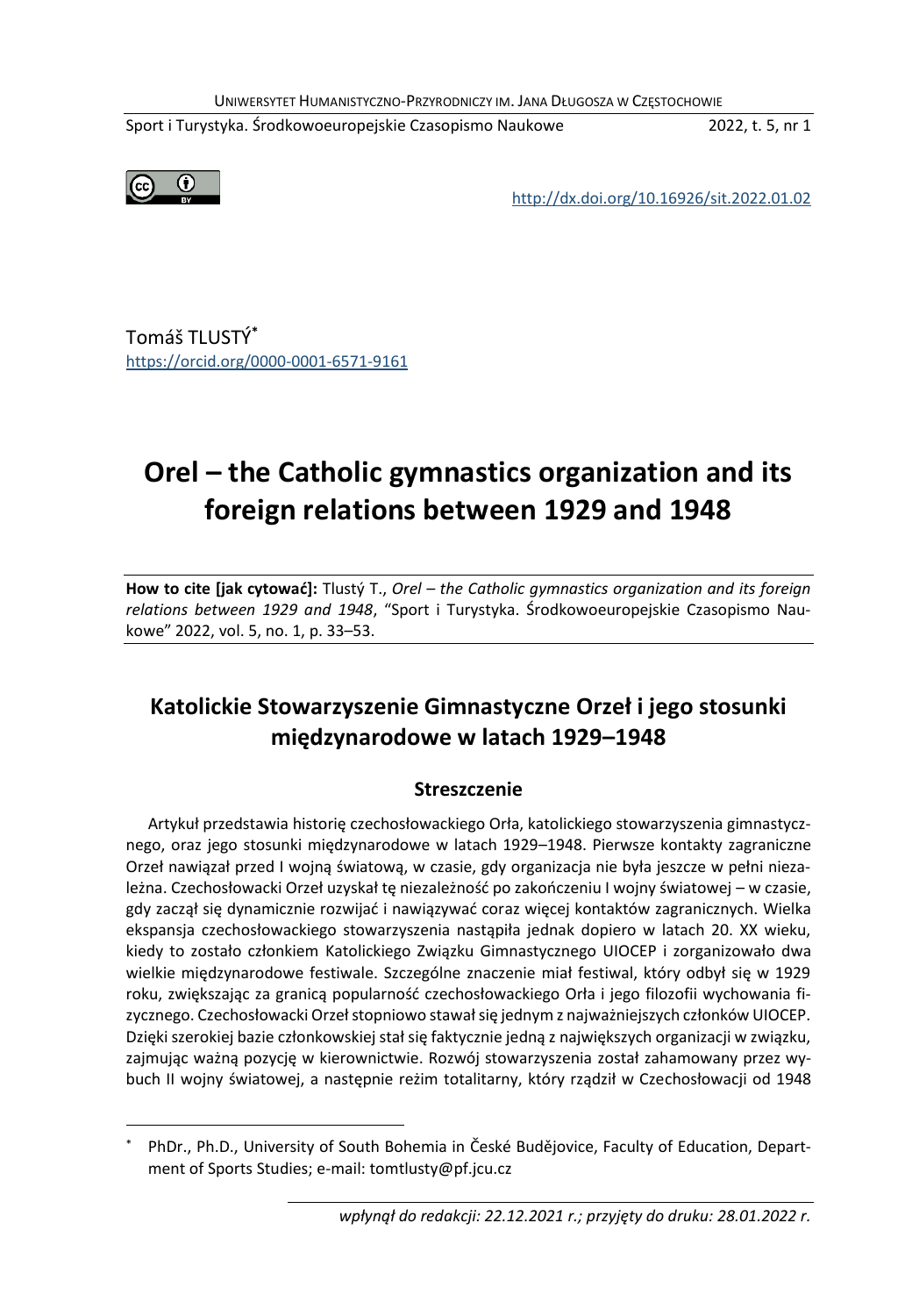roku. Planowany trzeci festiwal, na który czechosłowaccy aktywiści Orła ponownie zaprosili dużą liczbę uczestników z zagranicy, nigdy się nie odbył. Orła odbudowano dopiero na początku lat 90. XX wieku. Stowarzyszenie nigdy jednak nie rozwijało się już w taki sposób, jak w okresie przed II wojną światową.

**Słowa kluczowe:** Orzeł, katolickie wychowanie fizyczne i sport, UIOCEP, mistrzostwa, stosunki międzynarodowe.

### **Abstract**

This paper looks at the history of the Czechoslovak Orel, the Catholic gymnastics organization and its foreign relations between 1929 and 1948. The Orel had begun to establish its first foreign contacts before the First World War, at a time when the organization had not yet become fully independent. The Czechoslovak Orel was given independence after the First World War had come to an end – a time when it began to expand and establish an increasing number of foreign contacts. However, the Czechoslovak organization did not experience major expansion until the 1920s, the decade when it became a member of the Catholic gymnastics union, UIOCEP, and when it organized two large-scale international festivals. The festival held in 1929 was of particular significance, increasing the popularity of the Czechoslovak Orel and its physical education philosophy abroad. The Czechoslovak Orel was gradually to become one of the most significant UIOCEP members. Due to its large membership numbers, it actually became one of the largest organizations in the union and was later honorably awarded presidency. However, the Orel suffered a major setback following the outbreak of the Second World War and the ensuing totalitarian regime that was introduced in Czechoslovakia in 1948. A planned third festival, where Czechoslovak Orel officials again predicted large numbers of participants from abroad, was never held. The Orel was not reestablished until the early 1990s. However, it was never to develop and grow in the way it had been known to.

**Keywords:** The Orel, Catholic physical education and sport, the UIOCEP, championships, foreign relations.

### **Introduction**

The origins of Orel, which is primarily an association uniting people of the Catholic faith, date back to the turn of the  $20<sup>th</sup>$  century, when the first gymnastics divisions were formed within existing Catholic associations. Their formation was provoked by a considerable disregard of religion in the Sokol organization and later in the SDTJ (Union of Workingmen's Gymnastics Associations). Literature often refers to the decision to establish and name the organization in the Czech region of Austria-Hungary as being inspired by Slovenian lands, where the Orel organization had been formed by Janez Evangelist Krek. The Orel Movement having been formed in the Czech region of Austria-Hungary, local functionaries gradually began to establish contacts with Catholic gymnastics organizations abroad.

The First World War almost destroyed the Orel Movement in the Czech region of Austria-Hungary. The number of members, both active and foreign con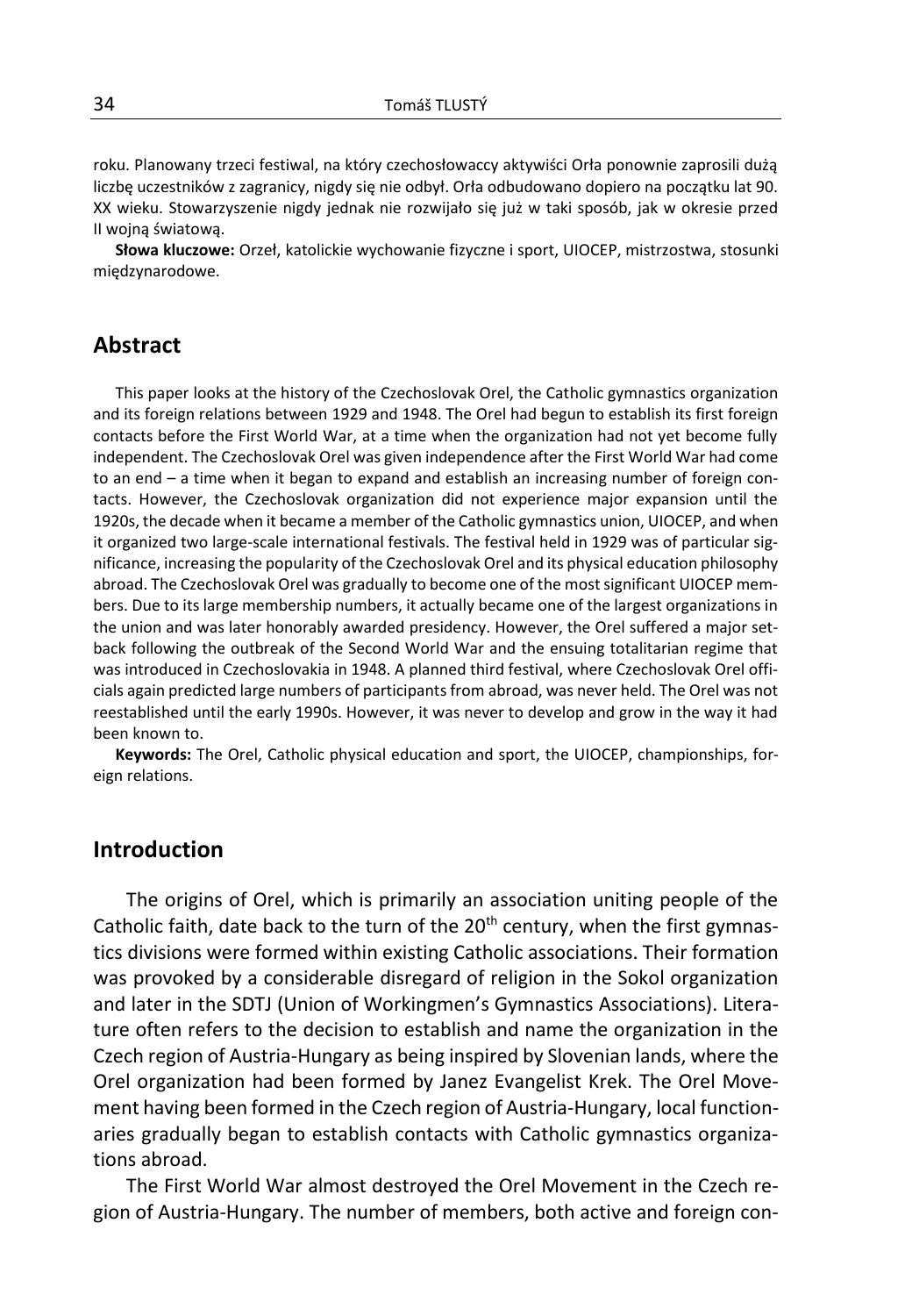tacts, rapidly dropped and Orel leaders even discussed the possibility of the union having to cease its operations. However, the Orel Movement rose again together with a new Czechoslovakia established after the First World War had ended. The number of divisions, members and foreign contacts increased. There were two events that greatly influenced this fact. In 1922, the first National Orel Festival was held, welcoming a large number of guests from abroad. Moreover, the Czechoslovak Orel became a member of the UIOCEP (Union internationale des œuvres catholiques d'éducation physique – International Union of Catholic Gymnastics Associations) – a union that brought Catholic physical education unions from various countries around the world together to compete against each other at union championships and exchange experience of organizing physical education and sport. With an increasing number of members, the Czechoslovak Orel strengthened its position within the union. Moreover, in the mid-1920s it began to envisage its second national festival (officially called the 1929 Prague Saint Wenceslas Festival of Orel Associations), planning to invite all national UI-OCEP member unions as well as many other guests from abroad.<sup>1</sup>

### **The Czechoslovak Orel and foreign relations in the late 1920s**

The festival itself, which became the highlight of Orel efforts in the 1920s, was preceded by a huge amount of organizational work and meetings, both at home and abroad. On 10<sup>th</sup> February 1929, a UIOCEP meeting took place in Paris with delegates from France, Holland, Czechoslovakia, Belgium, Germany and Yugoslavia. The Czechoslovak Orel informed of its festival which was to include union championships to be held in Prague. An agreement was made to award the winning team the UIOCEP Challenge Prize for the first time in history. Approval was also given to purchasing union prizes for the winners of track and field events. However, there was also an exchange of views between Stanislav Zháněl, representing the Czechoslovak Orel, and Count Neipperg of the DJK (Deutsche Jugendkraft – Reichsverband für Leibesübungen in katholischen Vereinen – the German Youth Power– the Reich Union for physical exercise in Catholic associations), who spoke of the tense relations between the Czechoslovak Orel and the CDT (Christlich deutsche Turnerschaft in der Tschechoslowakei – Union of German Christian gymnastics associations in Czechoslovakia). The Czechoslovak Orel denied allegations of tense relations. The Union subsequently called on the Czechoslovak Orel to invite the CDT to the 1929 Prague Saint Wen-

<sup>1</sup> T. Tlustý, *Orel – the Catholic physical education association: foreign relations up to 1929*, "Sport i Turystyka. Środkowoeuropejskie Czasopismo Naukowe" 2021*,* vol. 4, no. 1, pp. 11–31, DOI: 10.16926/sit.2021.04.01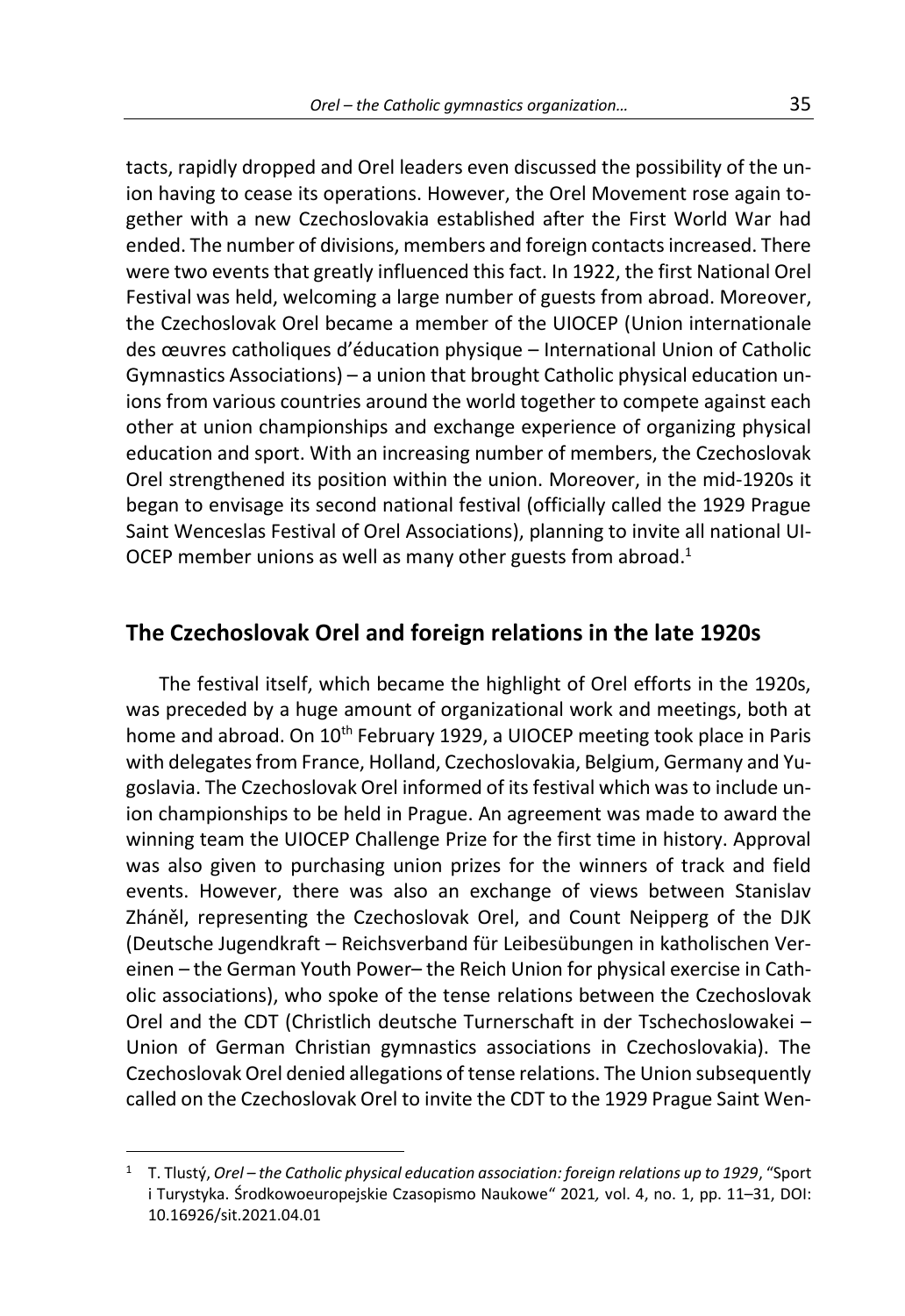ceslas Festival of Orel Associations and Orel officials agreed.<sup>2</sup> The Union's presidium was also newly elected at the meeting. The existing Belgian president Félix van de Kerchove was reelected, François Hébrard being elected his first deputy and the position of second deputy was reserved for the Czechoslovak Orel.<sup>3</sup>

Finally, a considerable number of foreigners travelled to the Prague Festival. There were 2 005 South Slavs, 152 Frenchmen, 40 Belgians, 1 236 Czechs and Slovaks from the American Catholic Sokol, 900 Polish, 46 Sorbs, 100 Englishmen, 1 Dutch, 520 from the Vienna Orel, 34 members of the DJK, 3 Germans from Munich and 50 Czechs from Volyn.<sup>4</sup> The Festival gave the Czechoslovak Orel the opportunity to establish a whole range of new valuable foreign contacts. Of highest significance for the Czechoslovak Orel was contact with the Reich Association for Women's Gymnastics (Reichsverein für Frauenturnen), a Union of Catholic Clubs based in Munich, which strived to organize women's physical exercise clubs in Germany and called on the Czechoslovak Orel to cooperate in the field of women's physical education in Catholic associations and the UIOCEP. The Orel Movement's women's physical exercise was indeed highly appreciated by guests from abroad during the Prague Saint Wenceslas Festival of Orel Associations.<sup>5</sup>

By the end of the 1920s, the Czechoslovak Orel was in touch with a considerable number of foreign Catholic gymnastics unions. It was undoubtedly closest to the JOZ (Jugoslovanska Orlovska Zveza – the Yugoslav Union of Orel Associations), with which it had previously wanted to form a Union of Slavic Orel Associations and had organized joint Slavic Orel Festivals.<sup>6</sup> From  $5<sup>th</sup>$  to  $7<sup>th</sup>$  October 1929, there was a conference in Brno where negotiations between JOZ officials and the Czechoslovak Orel High Council were held to agree on important points for preparing the fourth Festival of Slavic Orel Associations in Ljubljana, which was planned for 1931. At that time, the Czechoslovak Orel was already suggesting that it would travel to perform at the festival. Particular exercises for a joint

<sup>2</sup> "Orel: Ústřední list Československého Orelstva" 1929, vol. 14, no. 11, p. 167; M. Waic, *Tělesná výchova a sport v politickém životě meziválečného Československa*, Národohospodářský ústav Josefa Hlávky, Prague 2016, pp. 131–132.

<sup>3</sup> Unfortunately, there is no record of which Czechoslovak Orel was elected as second deputy in 1929. Nevertheless, František Leiner is certain to have been appointed this function from 1930. "Orel: Ústřední list Československého Orelstva" 1929, vol. 14, no. 4, pp. 57–58. "Orel: Ústřední list Československého Orelstva"1930, vol. 15, no. 12, p. 186.

<sup>4</sup> "Orel: Ústřední list Československého Orelstva"1931, vol. 16, no. 7, p. 82.

<sup>5</sup> National archives in Prague, Fund Československý Orel, Box 11, Sdružení angl. klubů mladistvých 1947, Sdružení angl. klubů mladistvých, 12th May 1947.

<sup>6</sup> The first Slavic Orel Festival was held in Maribor in 1920. The second Slavic Orel Festival was hosted by Brno in 1922 (the first Festival of Czechoslovak Orel Associations – Brno 1922), the third Slavic Orel Festival took place in Prague in 1929 (the 1929 Prague Saint Wenceslas Festival of Orel Associations).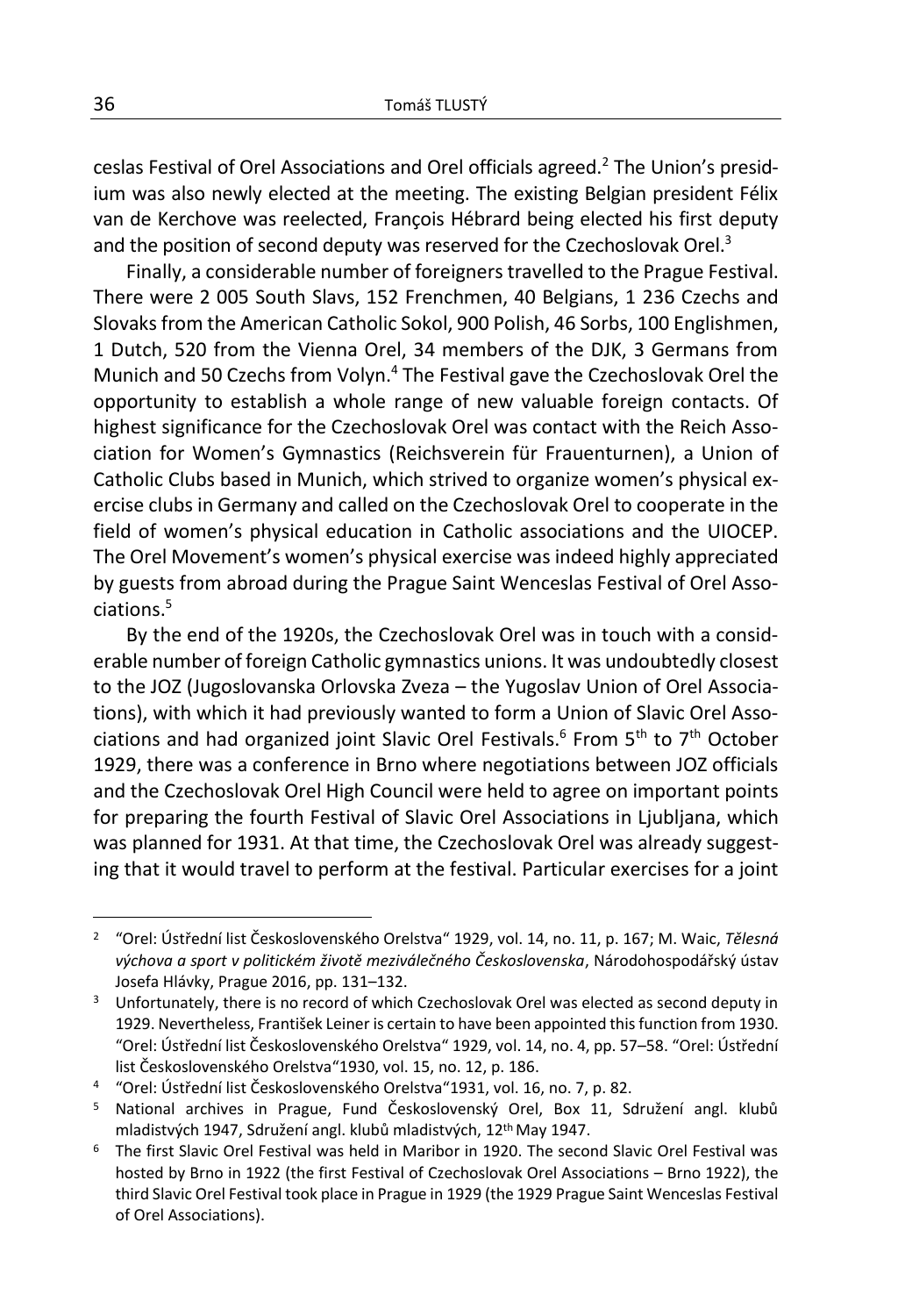performance were discussed and practised at the Brno conference. Instructions to accompany exercises were translated into Czech.<sup>7</sup>

However, there was a turn of events that nobody had foreseen. On 6<sup>th</sup> December 1929 legislation from the previous day gave birth to a new directive in Yugoslavia – the so-called Sokol Organization of the Yugoslavian Kingdom, whose author was King Alexandr I Karađorđević. This directive established a single state gymnastics organization called the Sokol Organization of the Yugoslavian Kingdom.<sup>8</sup> No other gymnastics organization could exist alongside it. Therefore, their members were forced either to join the state Sokol organization or discontinue their activity. This legislation defined the fate of the JOZ organization, which formally ceased its operations by the end of 1929. Its request to be affiliated in the Sokol organization was unanimously rejected at the JOZ convention which took place on 22<sup>nd</sup> December 1929. The presidium of the Czechoslovak Orel sent a letter of greeting to the convention with words of encouragement. The 1931 Ljubljana Meeting was indeed cancelled.<sup>9</sup> After the JOZ was forced to close down, the Czechoslovak Orel lost its closest foreign ally. Consequently, it had to seek foreign cooperation elsewhere.

# **The Czechoslovak Orel and foreign relations in the 1930s**

By late 1929, the Czechoslovak Orel had been invited to the Belgian Catholic Gymnasts' championships, which were to take place in Antwerp from 25<sup>th</sup> to 29<sup>th</sup> July 1930. The fifth International UIOCEP Gymnastics and Track and Field Championships were also due to go ahead on this occasion.<sup>10</sup> The Czechoslovak Orel had wanted to send both men's and women's teams.<sup>11</sup>

On 25th July 1930, a team of track and field representatives travelled to Belgium, accompanied by a delegation of Orel functionaries.<sup>12</sup> These championships were entered by Czechoslovaks and Belgians as well as athletes from France, Holland, Germany and Luxembourg. Domestic representatives, who naturally formed the largest group of athletes, competed almost exclusively in

<sup>7</sup> "Orel: Ústřední list Československého Orelstva" 1929, vol. 14, no. 20, pp. 292–293.

<sup>8</sup> A. Skoupý, Slovinský orel v kontextu politických poměrů meziválečné Jugoslávie, [in:] I. Koucká, D. Papajík (eds.), *Politický katolicismus v nástupnických státech Rakousko-Uherské monarchie v letech 1918–1938,* Univerzita Palackého v Olomouci, Olomouc 2001, pp. 105*–*112.

<sup>9</sup> "Orel: Ústřední list Československého Orelstva" 1929, vol. 14, no. 23–24, pp. 338–343.

<sup>10</sup> "Almanach sportu a tělesné výchovy na rok 1932" 1932, pp. 102–103.

<sup>&</sup>lt;sup>11</sup> However, the women's team was to travel only if the Belgians permitted female participation, as women athletes were still not widely recognized in UIOCEP member unions. "Orel: Ústřední list Československého Orelstva" 1930, vol. 15, no. 2, pp. 26–27. J. Jirka, *Sto let královny*, Česká atletika, Prague 1997, p. 89.

<sup>12</sup> "Orel: Ústřední list Československého Orelstva" 1930, vol. 15, no. 14, p. 217.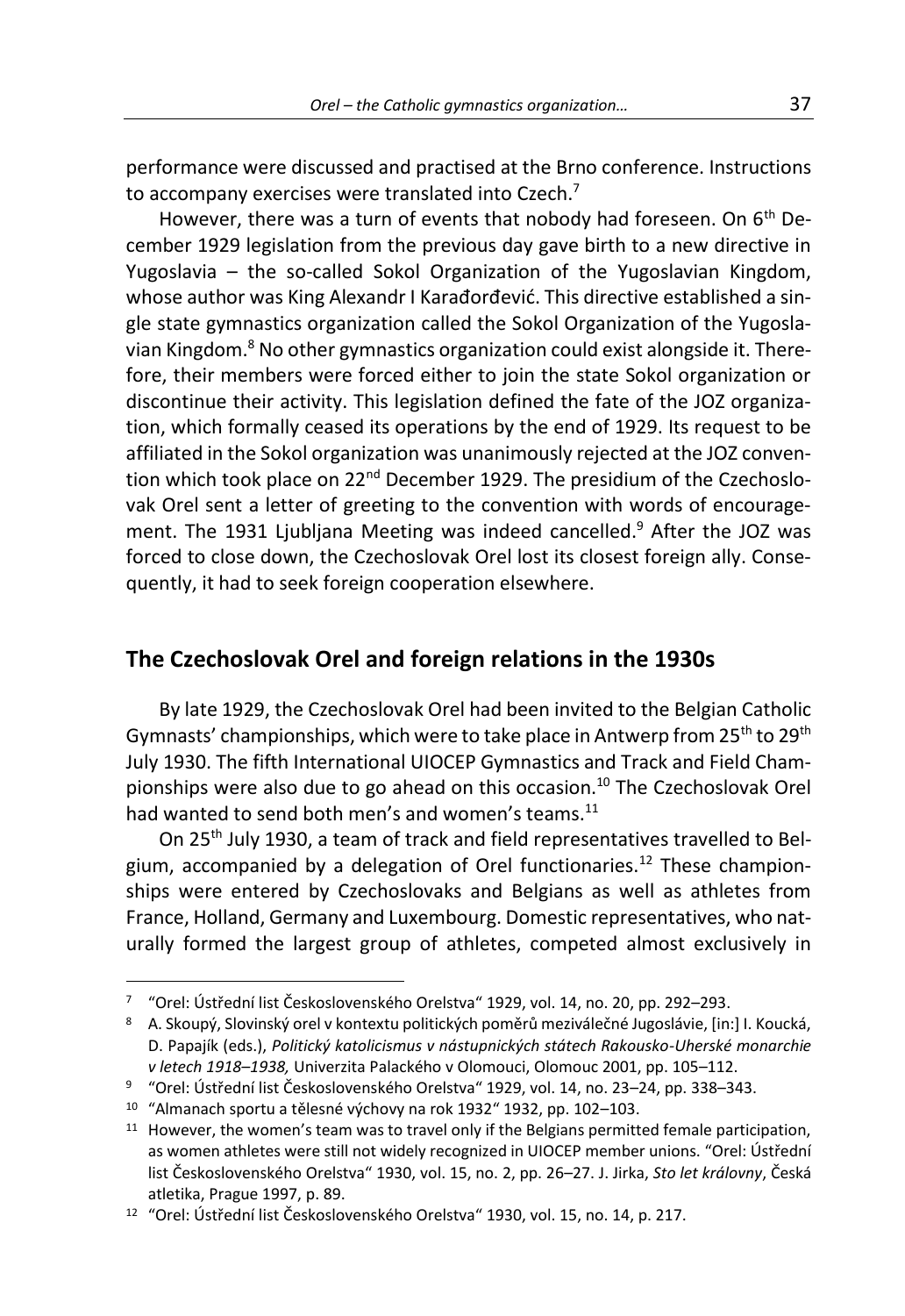events designated for their own Belgian national associations. Saturday 26<sup>th</sup> July 1930 saw the opening of the National Gymnastics Championships (floor and apparatus exercises) and of the International Mixed Enneathlon Championships (horizontal bar, parallel bars, vault, rings, floor exercise, long jump, high jump, 100 m, shot put). However, these were entered by participants from France, Germany and Belgium. The Czechoslovak Orel, which would have defended its 1929 second place, did not participate this time. The UIOCEP Track and Field Championships were not opened until Monday  $28<sup>th</sup>$  July 1930, with the participation of France, Czechoslovakia, the Netherlands, Belgium and Germany. Vojtěch Jílek was undoubtedly the Czechoslovak team's most successful athlete, dominating the pentathlon competition.<sup>13</sup>

Two months later, the Czechoslovak Orel was preparing for another engagement abroad. The Polish Catholic Youth Association in Królewska Huta (today's Chorzów) was to celebrate its tenth anniversary on  $6<sup>th</sup>$  and  $7<sup>th</sup>$  September 1930. The celebration was to coincide with a festival that the Kadlčák regional Czechoslovak Orel organization was invited to, having maintained contact with this Polish association for several years. Around 120 members dressed in traditional costumes took trains from Moravská Ostrava and Vítkovice. This was the Czechoslovak Orel's first ever trip to Poland. Both male and female members performed exercises there, cheered on by spectators.<sup>14</sup>

In the same year, female members of the Czechoslovak Orel High Council travelled to Salzburg for the Austrian Catholic Turner Clubs' Championships and participated in a study tour in Germany.<sup>15</sup> By the end of 1930, the Czechoslovak Orel had also squeezed in a trip to Zagreb.

In 1932, the Czechoslovak Orel presented itself in France, where its team led by Bedřich Kostelka achieved third place in the international championships (Championat Artistique A), which was organized to coincide with the UIOCEP Championships. Competition was high with 483 athletes divided into three groups competing in this category. Around four thousand competitors flocked to this spectacular event, held in Nice from  $15<sup>th</sup>$  to  $18<sup>th</sup>$  July. The French president himself, Albert Lebrun, took charge of the whole event.<sup>16</sup>

In 1933, the Czechoslovak Orel was to travel abroad for further engagements. On 3<sup>rd</sup> June, a team of about 800 set off from Olomouc to Poland's Kra-

<sup>13</sup> *Československý Orel: program, dějiny, statistika*, Ústřední Rada Orla československého, Prague 1931, p. 34. "Tělesná výchova: Tělocvičný věstník Československého Orla" 1930, vol. 8, no. 8, pp. 133–135.

<sup>14</sup> "Orel: Ústřední list Československého Orelstva" 1930, vol. 15, no. 18, pp. 287–289.

<sup>15</sup> "Almanach sportu a tělesné výchovy na rok 1932" 1932, pp. 102–103.

<sup>16</sup> *Československý Orel: program, dějiny, statistika*, Ústřední Rada Orla československého, Prague 1931, p. 34. "Jihočeský Orel: Věstník Jihočeské orelské župy Jana Valeriána Jirsíka v Českých Budějovicích, Lannova třída 652" 1932, vol. 1, no. 3, unpaged magazine.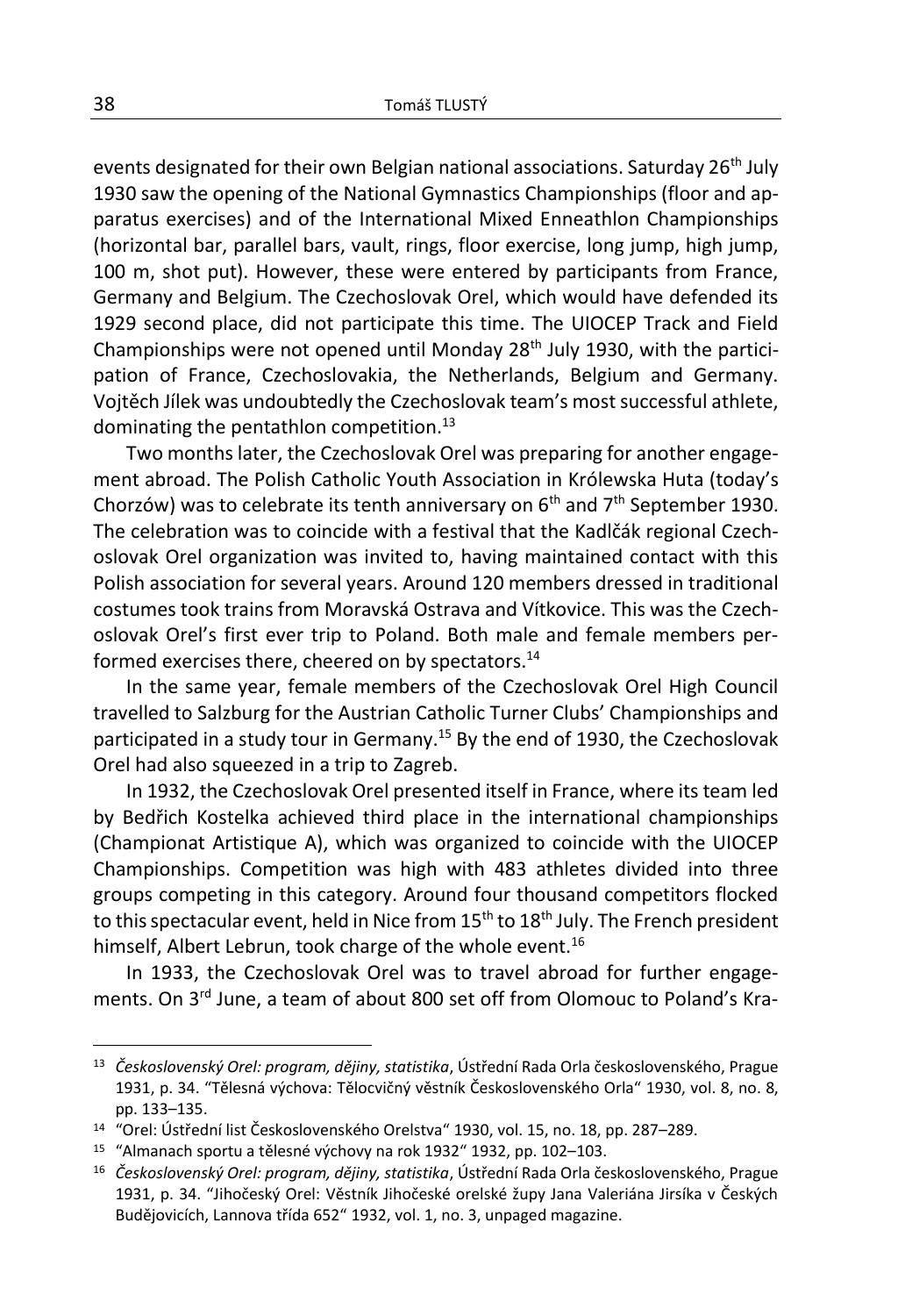ków and its surroundings.<sup>17</sup> The next destination was Poland's Piekary Wielke (from 1934 Piekary Śląskie), where it wanted to take part in the All-Polish Festival in honor of King John III Sobieski – liberator of Vienna from the Turks. They were held from 15<sup>th</sup> to 22<sup>nd</sup> August 1933. A delegation from the Czechoslovak Orel was to make another journey abroad on 20<sup>th</sup> August 1933, travelling to Rome for the "Jubilee" celebrations. This biblical festival was declared by Pope Pius XI to mark the 1 900<sup>th</sup> anniversary of Christ's death. They returned to the republic on 31<sup>st</sup> August 1933.<sup>18</sup>

At the UIOCEP annual meeting held on  $17<sup>th</sup>$  and  $18<sup>th</sup>$  June 1933 in Salzburg, Austria, František Leiner was elected First Deputy Chairman of the Union. François Hébrard remained at its head while simultaneously holding the office of Chairman of the FGSPF (Fédération gymnastique et sportive des patronages de France – the French gymnastics and sports federation). At the meeting, new rules for organizing international union championships were established, now to be held once every five years. In addition, the Union's headquarters were officially transferred from Rome to Paris.<sup>19</sup>

The UIOCEP annual congress was hosted by Brussels in 1935. František Leiner, First Deputy Chairman of the Union was joined by Jiří Malášek from the Czechoslovak Orel, as physical education advisor. At this meeting, held on  $14<sup>th</sup>$ September 1935, UIOCEP members were told of the bad news, i.e. dissolving of the German Catholic organization, the DJK.<sup>20</sup> The main focus of the Union's negotiations was to settle dates for and organize the Union's international championships and discuss corresponding championship rules. The following international UIOCEP championships were ruled to take place on  $13<sup>th</sup>$  and  $14<sup>th</sup>$  June 1936, in Vienna. $^{21}$  The Union also decided to allow Catholic unions and gymnastics associations who were not yet its members to participate in a special cate-

<sup>17</sup> "Orel: Ústřední list Československého Orelstva" 1933, vol. 18, no. 11–12, pp. 130–133.

<sup>18</sup> "Orel: Ústřední list Československého Orelstva" 1934, vol. 19, no. 20–21, p. 236. "Orel: Ústřední list Československého Orelstva" 1933, vol. 18, no. 9, p. 101.

 $19$  This organization was formed in 1908 following the First International Congress and Catholic Gymnasts' Championships in the Vatican. Pope Pius X, a big fan of physical education, was involved in its establishment. He was known for his statement: *"Pray and exercise."* At first, the Union was located in Rome, but moved to Paris in 1920. However, Rome remained its official headquarters until 1933, when the Union left for good after changing its statutes. This was greatly influenced by the fact that the French FGSPF had become its largest member. "Orel: Ústřední list Československého Orelstva" 1928, vol. 13, no. 12, pp. 180–182. "Nová tělesná výchova: list pro tělesnou výchovu, tělocvik, sport, hry, skauting a pro vědecké studium těchto oborů" 1928, vol. 1, p. 44. "Věstník sokolský: List Svazu českoslovanského sokolstva" 1933, vol. 35, no. 47, p. 774.

<sup>20</sup> "Národní listy" 1935, vol. 75, no. 201, p. 1. "Morgenpost*:* deutsches unparteiisches Tagblatt" 1935, vol. 70, no. 171, p. 1.

<sup>&</sup>lt;sup>21</sup> "Tělesná výchova: Tělocvičný věstník Československého Orla" 1935, vol. 13, no. 11, pp. 164– 165.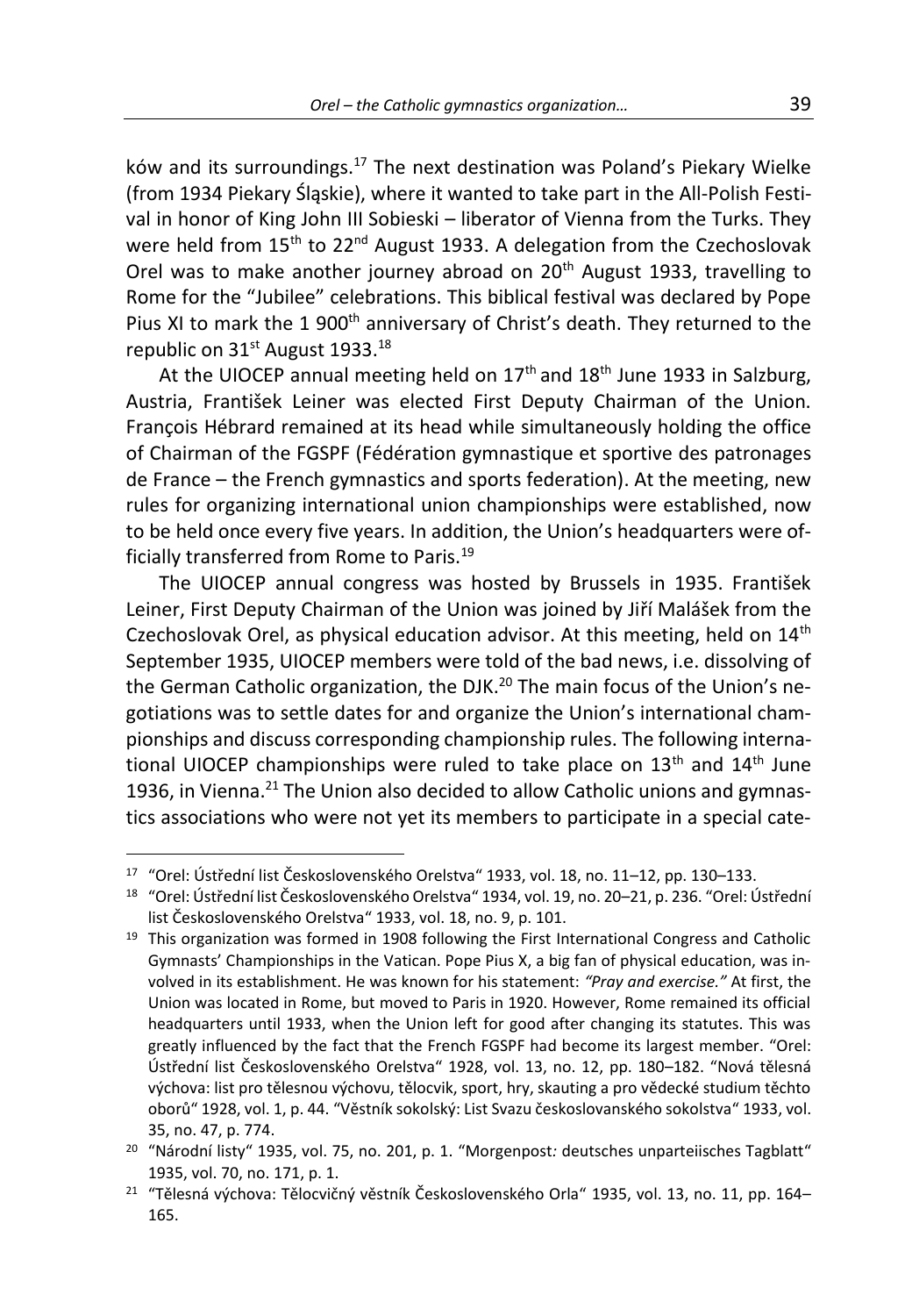gory of events. The Union entrusted the Czechoslovak Orel with the task of negotiating with such Slavic organizations.<sup>22</sup>

Orel's most important foreign engagement in 1936 was undoubtedly the previously mentioned Catholic Olympics in Vienna. The Czechoslovak Orel had planned to have their athletes joined by a wider delegation who were to represent their nation and the Orel Movement in Vienna. The organizing committee wanted the Czechoslovak Orel to dress in national costume and demonstrate some of their national customs and dances. The women were to present something that would express the nature of Orel gymnastics. The same was requested of the Orel men.<sup>23</sup>

A large group of 441 Orel representatives travelled to Vienna. The championships were opened on Friday 12<sup>th</sup> June 1936, when Czechoslovak athletes and gymnasts began their competition. Rostislav Slavotínek led the Orel team into the stadium for the opening ceremony which preceded the actual championships. On the first day the Czechoslovak team, particularly the gymnasts, seemed to be tired and lacking confidence. It was clear that the athletes had more experience with international competitions. The international championships continued on Saturday morning and the stadium witnessed several successes for the Czechoslovak Orel, particularly in track and field. Štěpán Hrstka won the 110 metre hurdles, breaking the UIOCEP record for this discipline with a time of 16.3 seconds. The Czechoslovak Orel had also set their mind on a good result in the pentathlon but to no avail. However, the Czechoslovak Orel were very pleased with their achievement at the Catholic Olympics in Vienna. Besides sporting successes, they acquired several new friends.<sup>24</sup>

In 1936, the UIOCEP annual conference took place in Prague on 25<sup>th</sup> October. The meeting was chaired by president of the union, François Hébrard and his first deputy, František Leiner, was there too. All union members were invited to Paris for a great sporting festival to take place on  $10<sup>th</sup>$  and  $11<sup>th</sup>$  July 1937, in commemoration of the World Exhibition. All of the French delegates supported the participation of Czechoslovak women in all age groups. The French Federation was actually intending on introducing physical education for Catholic women and girls in the near future. The Orel women were indeed to become a certain model for French women. They were also reminded of their success at the Vienna Catholic Olympics. Consequently, the French were promised a large number of participants by the Czechoslovak Orel. It wanted both to repay them for their participation in the 1929 Prague Saint Wenceslas Festival of Orel Associa-

<sup>22</sup> "Orel: Ústřední list Československého Orelstva" 1935, vol. 20, no. 18, pp. 205–206.

<sup>23</sup> "Orel: Ústřední list Československého Orelstva" 1936, vol. 21, no. 1–2, pp. 6–8.

<sup>&</sup>lt;sup>24</sup> "Tělesná výchova: Tělocvičný věstník Československého Orla" 1936, vol. 14, no. 7, pp. 110–115. "Orel: Ústřední list Československého Orelstva" 1936, vol. 21, no. 12–14, pp. 135–139.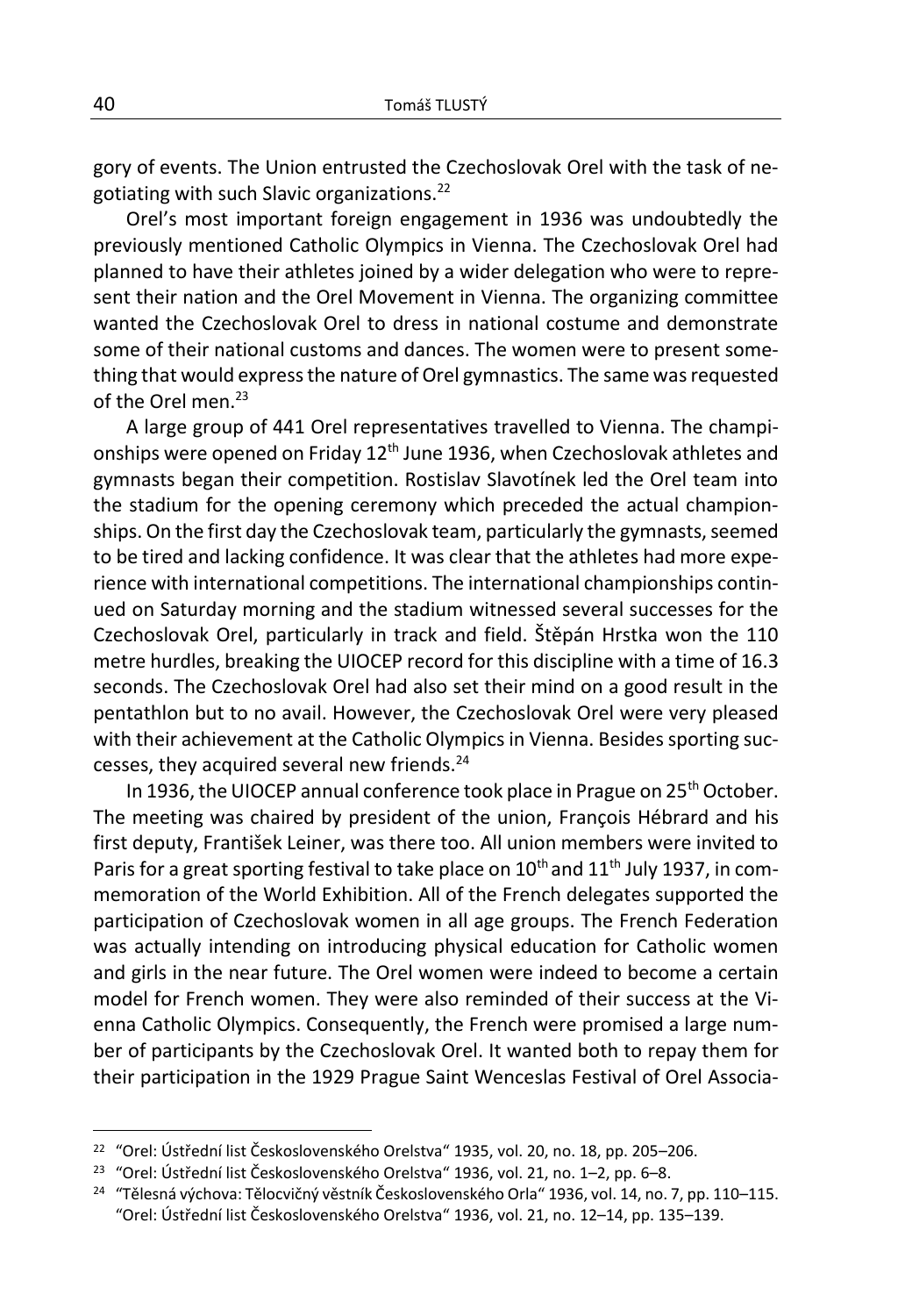tions and to encourage their participation in its planned 1939 Third National Orel Festival. This indeed was a very significant event for the Czechoslovak Orel. In fact, the Mayor of the Czechoslovak Orel and concurrent long-term Czechoslovak minister, Jan Šrámek, announced that he would lead the whole team.<sup>25</sup>

The organizing committee discussed membership applications received from the CDT and the Reich Catholic Youth Union in Austria. The Czechoslovak Orel recommended admission of the CDT and its request was granted. The CDT was admitted as a minority union, being granted only an advisory vote in the Union's headquarters. Technically, though, it had the same rights and benefits as the other members.<sup>26</sup> The Reich Catholic Youth Union in Austria was not admitted due to the Union's policy of admitting only one national sports union from each state.<sup>27</sup> The Union of German Christian Gymnastics Associations had been running in Austria for a number of years.<sup>28</sup>

Towards the end of 1937, the Czechoslovak Orel succeeded in partially renewing the interrupted relations with the JOZ. Members of this union, which had previously been forced to close down, had entered public enlightenment organizations. In Slovenia these were Educational Associations (Prosvetna zveza), which incorporated the ZFO (Zveza fantovskih odsekov – Union of Young Boys' Divisions) and the ZDK (Zveza dekliških krožkov – Union of Girls' Clubs), which were given permission to add physical exercise and sport to their activities in late 1937.<sup>29</sup>

This union's first planned event was a festival in Ljubljana, which was to take place from 26<sup>th</sup> to 29<sup>th</sup> June 1938. The Slovenians tried to attract large numbers of international competitors, including sportsmen from the Czechoslovak Orel.<sup>30</sup> The Czechoslovak Orel was aware of the fact that if it wanted to raise its chances of the Slovenians sending a large team to its planned third national festival, it would have to send a large delegation to Slovenia.<sup>31</sup> The Czechoslovak Orel met

<sup>25</sup> "Orel: Ústřední list Československého Orelstva" 1937, vol. 22, no. 9, p. 97.

 $26$  So, it could send teams or individuals directly and fully independently to international championships.

<sup>&</sup>lt;sup>27</sup> This problem had already been discussed in the UIOCEP. It was actually the Czechoslovak Orel that had proposed the rule of each state being allowed to be represented in the Union by only one national federation. However, its proposal was rejected in 1929. So, it was probably the new Union statutes, approved in 1933, that introduced this change.

<sup>&</sup>lt;sup>28</sup> "Orel: Ústřední list Československého Orelstva" 1936, vol. 21, no. 21, pp. 242–243.

 $29$  Actually, the 17<sup>th</sup> October saw the start of a struggle to restore the name Orel, but with no success at that time. However, the Slovenians gradually began to use the name in their forms. The FGSPF used it too, at a time when it informed its members of its intention to hold this festival.

<sup>30</sup> "Orelský věstník: List středočeské orelské župy Pospíšilovy" 1937, vol. 7, no. 12, pp. 5–6.

<sup>31</sup> "Orel: Ústřední list Československého Orelstva" 1937, vol. 22, no. 20, pp. 234–236. National archives in Prague, Fund Československý Orel, Box 1, Zápisy ze schůzí ústřední rady 1938–1947, VII. období – Zápis ze 75. schůze předsednictva Čsl. Orla za dne 1. prosince 1937.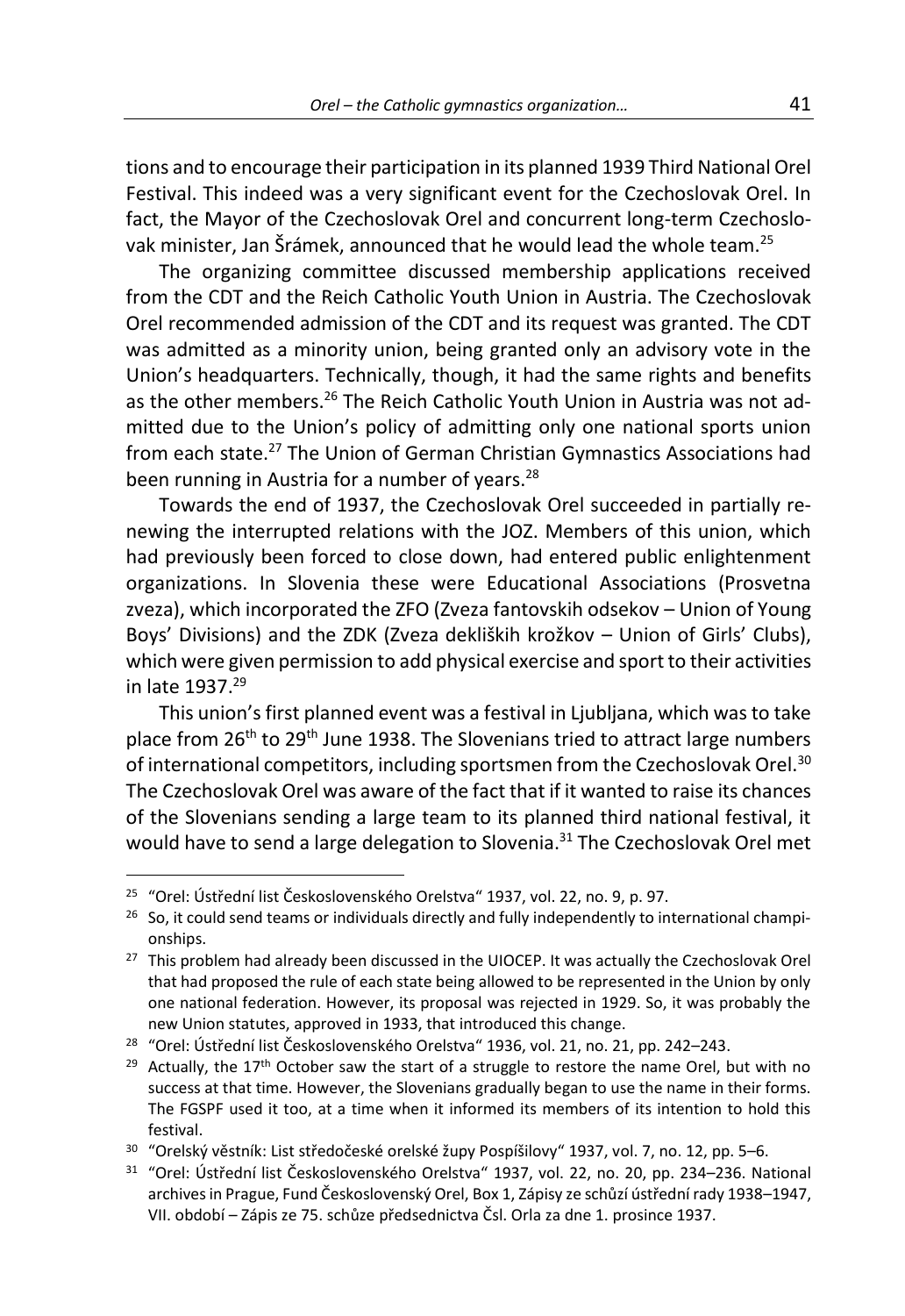Slovenian officials in Vienna on  $6<sup>th</sup>$  and  $7<sup>th</sup>$  November 1937, agreeing on conditions for participation in the Ljubljana festival. The Slovenians depended on the Czechoslovak Orel sending more than 3 000 people to Ljubljana, expecting them to perform their own floor exercises and hoping at least half of them would join the Slovenians in their floor exercises. The Southern Slavs had also aspired to hold their "First Slavic Olympics", which would include volleyball and team races as well as skiing. After agreeing on all necessities, the Czechoslovaks and the Slovenians went their ways.<sup>32</sup>

On 12<sup>th</sup> January 1938, the presidium of the Czechoslovak Orel decided to send both a women's volleyball team and a men's volleyball team to Slovenia. In addition to those, the Czechoslovak team was to comprise twelve best Orel athletes and six best Orel gymnasts. $33$  The ski races to take place in the "First Slavic Olympics" were eventually scheduled for  $11<sup>th</sup>$  to  $13<sup>th</sup>$  February 1938. The presidium of the Czechoslovak Orel agreed to send four best Orel skiers and one head of team.<sup>34</sup>

However, in early 1938, the Union of German Christian Gymnastics Associations was dissolved by the new Austrian government. This Union had not only been a UIOCEP member but had also actively cooperated with the Czechoslovak Orel. One of its intentions had been to send a delegation to the planned Third National Orel Festival, scheduled to take place in Prague in 1939.<sup>35</sup>

The Czechoslovak Orel's first big trip to Yugoslavia was scheduled from  $25<sup>th</sup>$ to 30<sup>th</sup> June 1938. It intended to present how it had advanced and show how it had expanded and developed over the last 20 years. The team comprised of a total of around 2 000 participants. The government of the Kingdom of Yugoslavia considered the Ljubljana Festival a transnational event. This was reflected in their presidium, which included Prime Minister Milan Stojadinović. The Yugoslavian King Petar II Karađorđević himself took the auspices over the event. The festival as such was a great manifestation of the Slavic Czechoslovak-Yugoslavian brotherhood.

The Orel athletes had little chance of winning against the French runners in the international race. At that time, the French were likely to have no trouble winning on a national level at the Czechoslovak Championships.<sup>36</sup> The Czecho-

<sup>32</sup> "Orel: Ústřední list Československého Orelstva" 1937, vol. 22, no. 21–22, pp. 245–249.

<sup>33</sup> National archives in Prague, Fund Československý Orel, Box 1, Zápisy ze schůzí ústřední rady 1938–1947, VII. období – Zápis ze 78. schůze předsednictva Čsl. Orla za dne 12. ledna 1938.

<sup>34</sup> National archives in Prague, Fund Československý Orel, Box 1, Zápisy ze schůzí ústřední rady 1938–1947, VII. období – Zápis ze 75. schůze předsednictva Čsl. Orla za dne 1. prosince 1937. "Orel: Ústřední list Československého Orelstva" 1938, vol. 23, no. 1–2, pp. 16–17.

<sup>35</sup> "Orel: Ústřední list Československého Orelstva" 1938, vol. 23, no. 6, p. 70.

<sup>&</sup>lt;sup>36</sup> If we were to compare the achievement of Orel athletes with the best Czechoslovak results, we would have to state that the level of Orel athletics at that time was not very high, apart from a few exceptions. P. Bahenský, M. Semerád, *Analýza vývoje výkonnosti v běhu mužů na*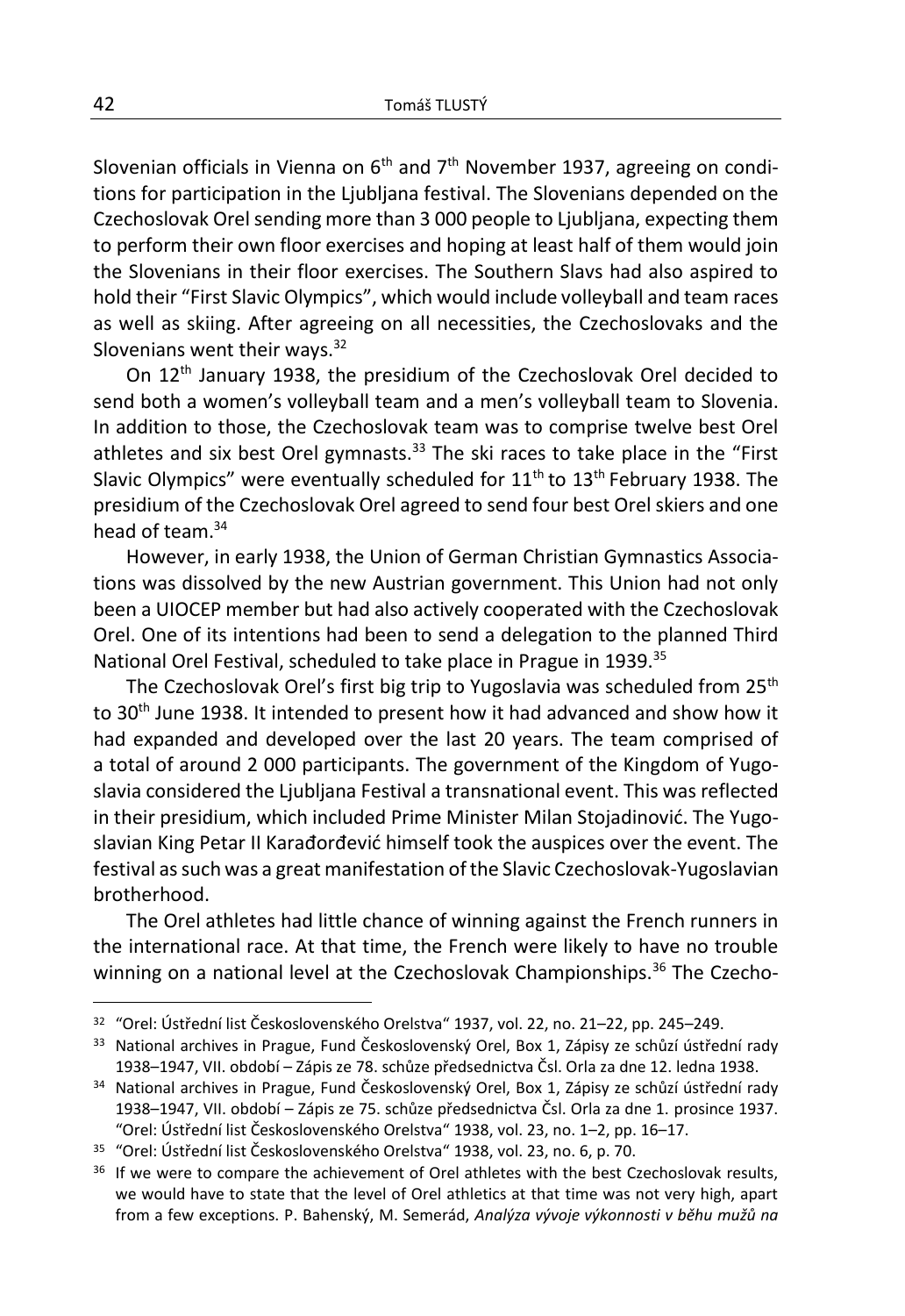slovak Orel was actually most successful in the Slavic Championships at short and middle distances, where they gained top positions. Štěpán Hrstka was acknowledged as the most successful athlete in the Slavic Championships at middle distances, winning the 110 metre hurdles and the javelin, coming second in the hammer throw and third in the shot put. In addition, he had two fourth places and one sixth place. He also ran in both relays (4×100 metres and Swedish relay), the Czechoslovak Orel finishing second. Consequently, Štěpán Hrstka was awarded the title of Champion Orel along with the prize for the most versatile athlete.<sup>37</sup> The Czechoslovak Orel also performed in the planned floor exercises, although it probably considered its biggest team achievement its results in the volleyball tournament, where both its men's and women's teams made it into the final groups of four. The Orel teams went on to dominate both groups, taking first and second place in both cases. $38$ 

A similar trip was scheduled for  $24<sup>th</sup>$  to  $26<sup>th</sup>$  September 1938. This time the Czechoslovak Orel was to visit the Polish town of Częstochowa. However, events on the world stage and the mobilization of Czechoslovakia, declared on 23<sup>rd</sup> September 1938, prevented them from travelling. <sup>39</sup> In addition, Czech-Polish relations suffered a setback as Poland pursued claims on parts of the Czechoslovak territory.<sup>40</sup>

Mobilization, the signing of the Munich Agreement and Poland's claims on parts of the Czechoslovak territory almost immediately raised questions as to whether the 1939 third National Orel Festival would go ahead in Prague or not. Orel associations were forced to acknowledge that, if the festival was to go ahead, it would definitely not be on a scale it had originally planned. The participation of foreign guests raised another question. It was clearly out of the question for some foreign teams to take part. By the end of 1938, the Czechoslovak Orel could de facto only count on the Slovenians coming.<sup>41</sup> On 18<sup>th</sup> December

*<sup>1500</sup> m v ČR 1945-2013*, "Studia Kinanthropologica" 2014, vol. 15, no. 3, pp. 131–140, DOI: 10.32725/sk.2014.049. P. Bahenský, P. Tlustý, *Analýza vývoje výkonnosti v běhu mužů na 5000 m v ČR 1945–2016*, "Studia Kinanthropologica" 2017, vol. 18, no. 2, pp. 97–107, DOI: 10.32725/sk.2017.024.

<sup>37</sup> "Orel: Ústřední list Československého Orelstva" 1939, vol. 24, no. 2, pp. 21–23.

<sup>38</sup> "Tělesná výchova: Tělocvičný věstník Československého Orla" 1938, vol. 16, no. 7–8, pp. 107– 112. J. Bránský, J. Vítek, J. Parma, *Orel v Boskovicích – 100 let*, Orel, Boskovice 2009, p. 40.

<sup>39</sup> "Orel: Ústřední list Československého Orla" 1946, vol. 27, no. 1, p. 14. *Zprávy k VIII. sjezdu Čsl. Orla*, Typos, Brno 1947, p. 15.

<sup>40</sup> In addition, the Orel had been preparing to visit the Festival of Catholic Gymnastics Associations in Poznań in 1938 and had considered an invitation to a festival in Fontainebleau from the Federation of French Gymnasts – the Avon Stags. National archives in Prague, Fund Československý Orel, Box 1, Zápisy ze schůzí ústřední rady 1938–1947, VII. období – Zápis ze 75. schůze předsednictva Čsl. Orla za dne 1. prosince 1937.

<sup>41</sup> "Orel: Ústřední list Československého Orelstva" 1938, vol. 23, no. 22, p. 254.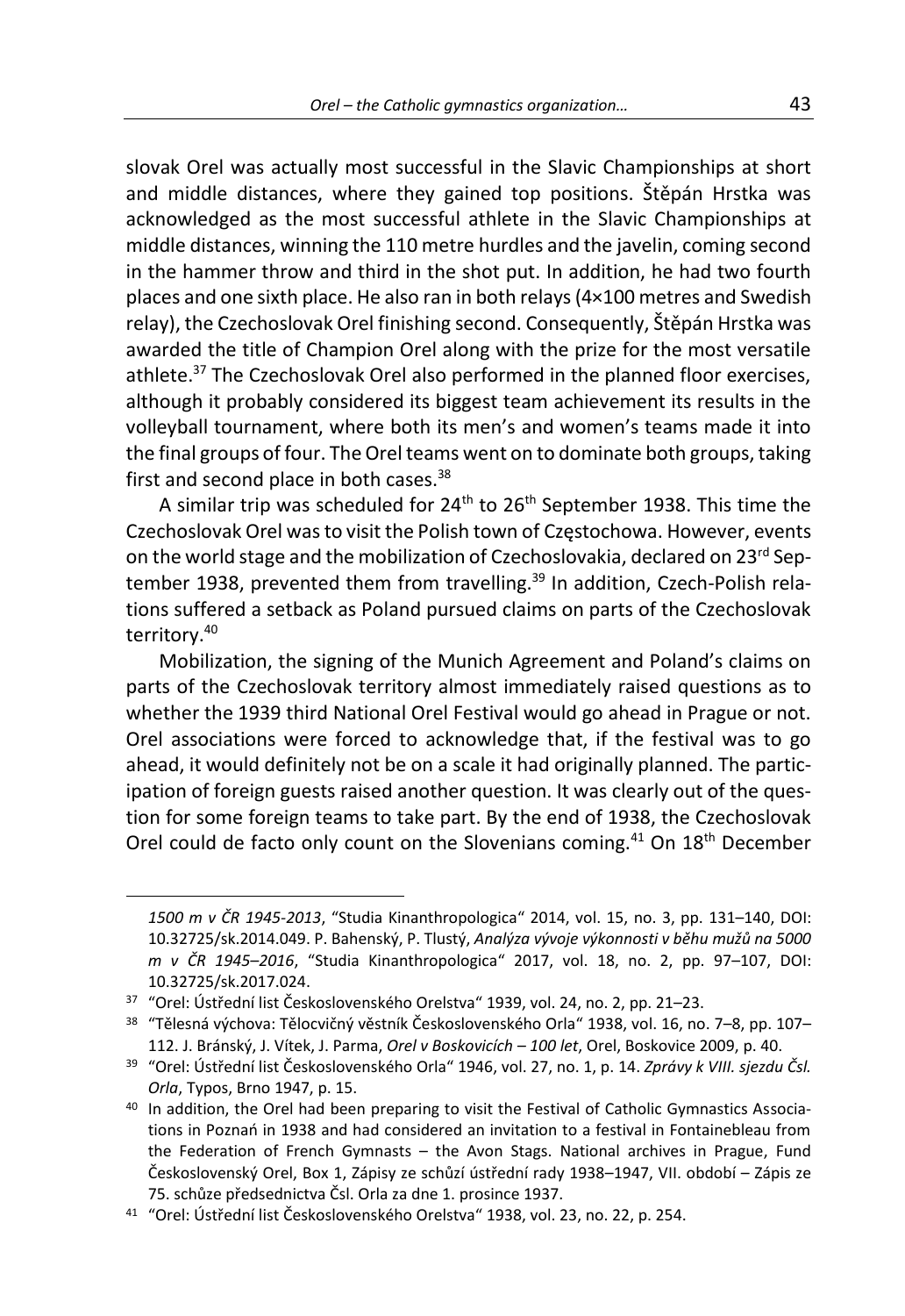1938, the Czechoslovak Orel released its declaration saying that due to the economic situation at both state level and in terms of individual associations the 1939 Czechoslovak Orel Festival would not go ahead.<sup>42</sup>

In mid-March 1939, Slovakia's secession from the rest of the republic was advocated and the Protectorate of Bohemia and Moravia was declared. The Czechoslovak Orel had to rename itself the Czechomoravian Orel. Despite extremely tense relations that existed in the Protectorate of Bohemia and Moravia, Orel members tried to carry on with their activity. Even in this difficult time, the Czechomoravian Orel managed to maintain its closest relations with the Yugoslavians. In mid-1939, great appreciation was shown to the Czechoslovak Orel's deputy mayor, František Leiner:

In recognition of the Czechoslovak Orel's deputy mayor, František Leiner, the Knight Grand Cross of the Order of Saint Sava was handed over at the Southern Slavic General Consulate in Prague on 7<sup>th</sup> June 1939, awarded to him as proposed by the Southern Slavic Ministry Executive and the Ministry of Foreign Affairs for his contribution to the fraternal relations between the Southern Slavic and Czech nations by His Majesty King Petar II.<sup>43</sup>

However, even this contact was soon broken off. During the Second World War, Czechoslovak Orel members began to take part in resistance activities, were involved in the assassination of the Deputy Reich Protector Reinhard Heydrich and its former Mayor Jan Šrámek became Prime Minister of Czechoslovakia in exile. This all resulted in the Czechomoravian Orel being dissolved in 1941, in Moravia and a year later in Bohemia.

# **The Czechoslovak Orel and foreign relations between 1945 and 1948**

After the Second World War and the re-establishment of Czechoslovakia, the Czechoslovak Orel was very keen to recommence its activity and to reestablish foreign relations. In 1946, it spoke of communicating with the Dutch, Belgians and French. Unfortunately, it seemed that it would be the only Slavic nation to remain in the Union. However, it was prepared to continue its efforts and activity.<sup>44</sup>

The Orel's first larger meeting with foreign colleagues probably took place in August 1946. The French Federation of Catholic Gymnastics organized a phys-

<sup>42</sup> *Zprávy k VIII. sjezdu Čsl. Orla*, Typos, Brno 1947, pp. 18–19.

<sup>43</sup> The Order of Saint Sava was an Order of Merit, first awarded by the King of Serbia, Milan Obrenović, in 1883 and later by the Kingdom of Yugoslavia. Five grades were awarded. The Knight Grand Cross (sash over the shoulder, star on the right breast) was the first grade. "Orel: Ústřední list Orelstva" 1939, vol. 24, no. 11, pp. 109–110.

<sup>44</sup> "Orel: Ústřední list Československého Orla" 1946, vol. 27, no. 1, p. 14.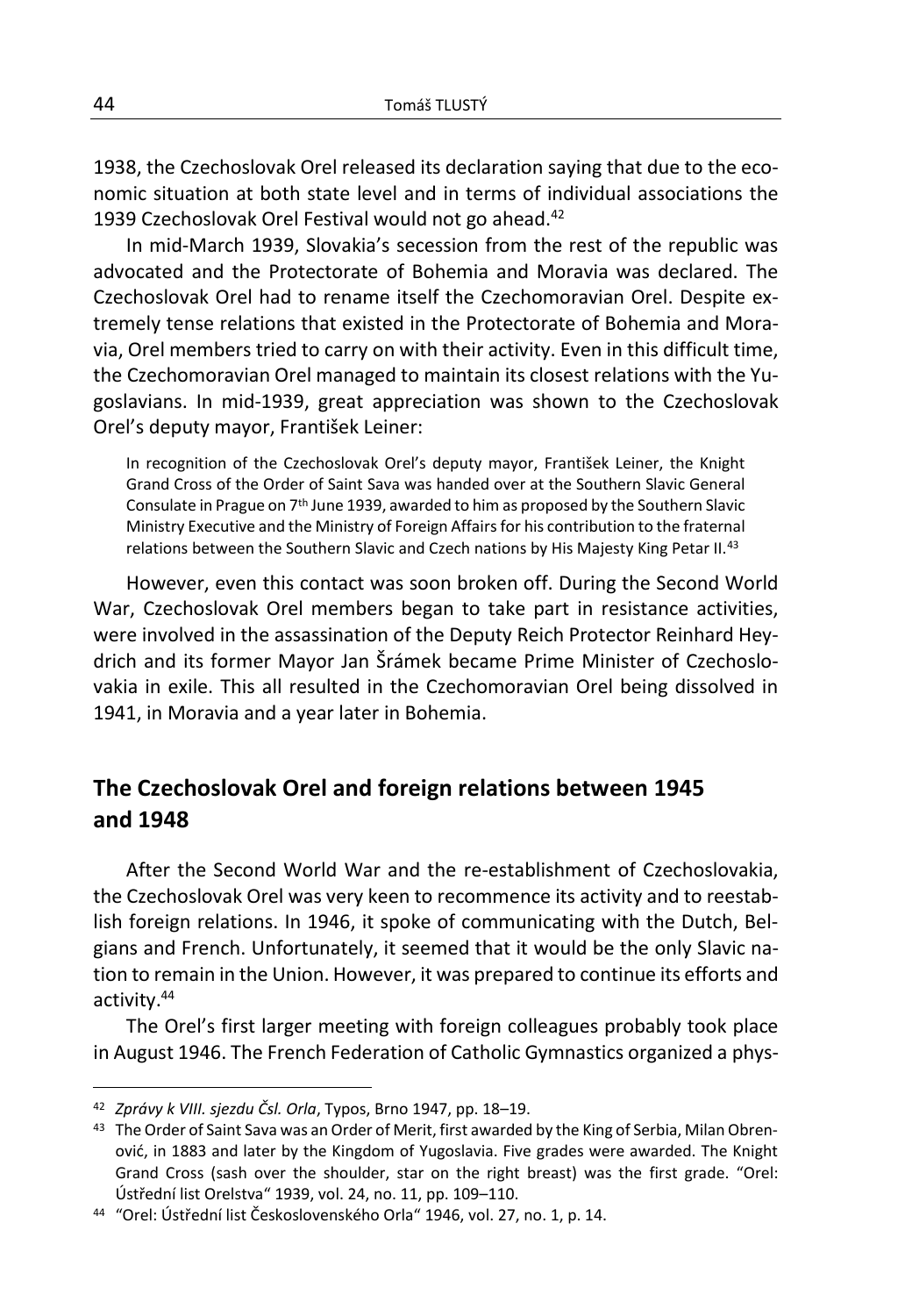ical education course in Joinville from  $19<sup>th</sup>$  to  $31<sup>st</sup>$  August 1946. The Czechoslovak Orel joined the course, sending a four-member delegation. The course was divided into two main groups – men and women. The men's course focused on apparatus exercises, appropriately complemented with track and field activities, while the women's course mainly comprised of games, particularly basketball. Both the men's and the women's groups met in the evening to discuss acquired knowledge. The Czechoslovak delegation was not only actively engaged in the course during the day but also tried hard to inform participants of its experience in organizing physical education and of Czechoslovak physical education trends.<sup>45</sup>

The UIOCEP conference, held in Zurich on 19<sup>th</sup> and 20<sup>th</sup> October 1946. enabled the Czechoslovak Orel to establish more contacts with Catholic gymnastics organizations abroad. Of all the member unions, the Swiss Catholic Men's Gymnastics Union based in Zurich and the Swiss Catholic Women's Gymnastics Union based in Basel were least affected by the Second World War. For their strength and geographical location, they also aspired to take charge of the whole organization. These unions also proposed for the UIOCEP headquarters to be transferred from Paris to Switzerland. However, the Zurich conference was mainly concerned with restoring the organization as a whole and reestablishing cooperation between those unions that had "survived" the war.<sup>46</sup>

The UIOCEP's first official post-war meeting again took place in Zurich on 4<sup>th</sup> and 5<sup>th</sup> January 1947 and was chaired by FGSPF<sup>47</sup> Mayor, François Hébrard. The meeting was attended by officials from France, Belgium, Switzerland, Austria and Czechoslovakia. František Leiner was again elected First Deputy Chairman of the Union, which was renamed the FICEP (Fédération internationale catholique d'éducation physique et sportive *–* International Catholic Federation of Physical and Sports Education). The headquarters of its general secretariat remained unchanged. In addition, the Chairman of the Swiss Gymnastics Union invited him to its Union Gala, which was to be held in Basel from  $4<sup>th</sup>$  to  $6<sup>th</sup>$  July 1947<sup>48</sup> and he was also invited by the FGSPF chairman to the Gala planned for

<sup>45</sup> National archives in Prague, Fund Československý Orel, Box 6, Orelská delegace v Joinville 1946, Zpráva o účasti orelské delegace na tělovýchovném kurse pořádaném francouzskou federací katolických gymnastů ve dnech 19.–31. srpna 1946 v Joinville.

<sup>46</sup> S. Vejvar, *Dějiny tělovýchovné organizace Orel v Čechách v letech 1909–1948*(Dissertation thesis), Charles University, Prague 2014, pp. 385–386.

<sup>&</sup>lt;sup>47</sup> In 1942 in German-occupied France, the FGSPF was amalgamated with its women's equivalent, the RSF (*Rayon sportif feminine* – Women's Sports Department), becoming the UGSPF (Union gymnique et sportive des patronages de France – the French gymnastics and sports federation). However, this Union suspended activity in 1944, again becoming the FGSPF after the war, their merge with the RSF not being affected.

<sup>48</sup> National archives in Prague, Fund Československý Orel, Box 2, Zápisy schůzí náčelnické rady mužů 1946–47, Zápis o schůzi náčelnické rady mužů Čsl. Orla, konané dne 29. a 30. března 1947 v ústřední kanceláři Čsl. Orla v Brně, Veveří 6.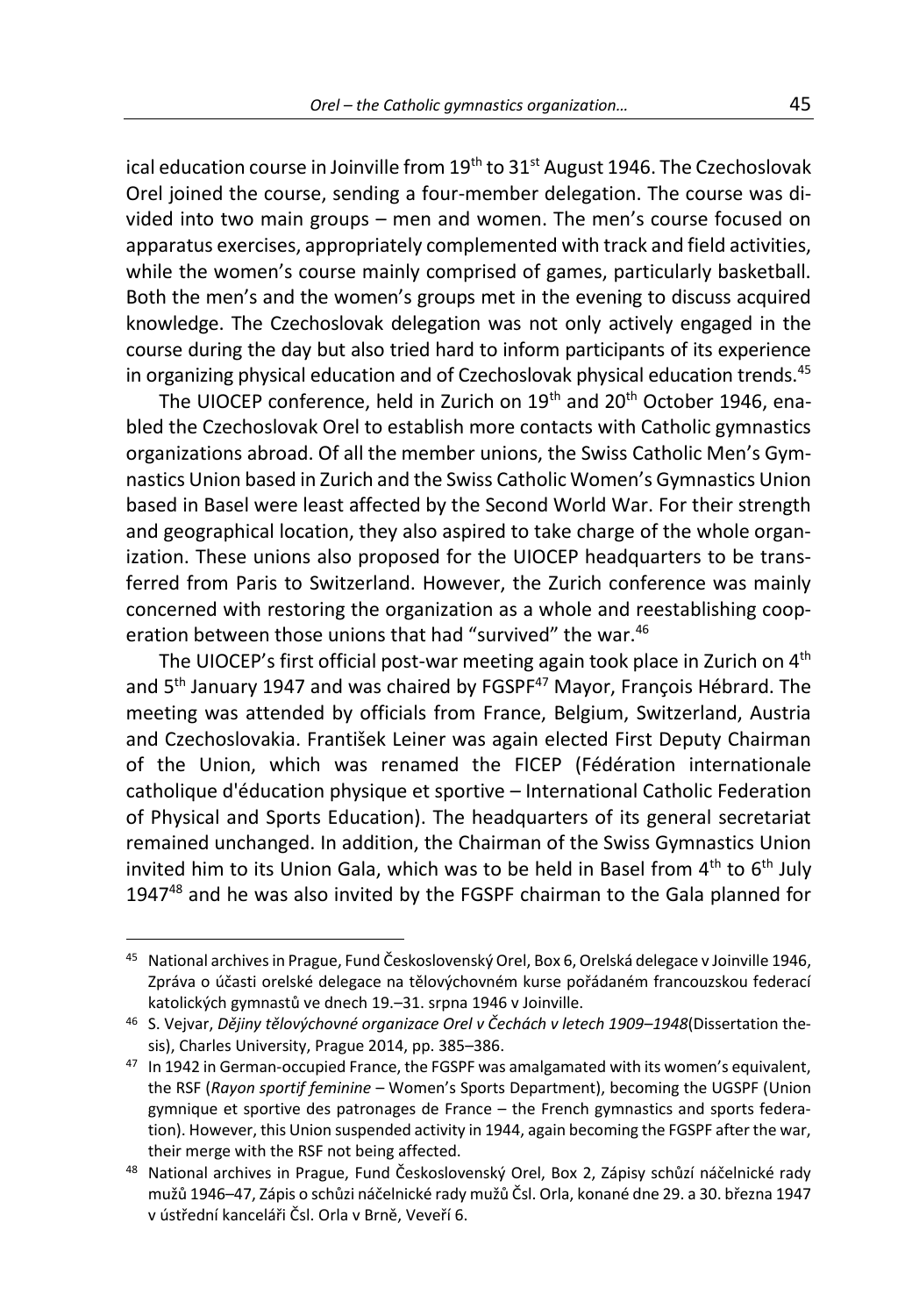1948. FICEP member unions also agreed on organizing apparatus championships for all member unions. These were to take place in Paris in 1947, each member union being entitled to send a four-member team to represent it.<sup>49</sup>

In February 1947, Ludmila Hudečková, Helena Mlčochová, Jiří Malášek and Rostislav Slavotínek were appointed members of the FICEP technical committee. At its meeting held in Prague from  $18<sup>th</sup>$  to  $20<sup>th</sup>$  April 1947,<sup>50</sup> the Czechoslovak Orel requested being given the chance to hold the 1949 international championships in Prague to coincide with the 1949 Orel Gala. This was to become the third Festival of the Czechoslovak Orel.<sup>51</sup> The Czechoslovak Orel wanted to strive to get the other Czechoslovak Catholic organizations and institutions to join the planned Gala. These would be accompanied by delegations of foreign Catholic gymnastics unions and Catholics from "all allied states around the world."<sup>52</sup>

The women's FICEP committee also made several important decisions in Prague in April 1947. The meeting was chaired by the French general secretary Marie-Thérèse Euquem. She was joined by French federation chief Olga Batany, Swiss women's union president Elsie Widmer, Belgium's Mrs Nayer and Czechoslovak Orel women's chief Ludmila Hudečková along with female members of the High Council M. Šmoková, Helena Mlčochová and M. Leinerová. A number of issues were discussed at the meeting – rules for international championships, female gymnast exchanges, female trainers and instructors and schedules for future championships and events. $53$ 

At the end of its meeting, the FICEP technical committee headed from Prague to Brno. At a meeting of the Czechoslovak Orel presidium, Brno had been approved as the venue to host a ceremonial parade, which would include demonstrations of French and Czech gymnastics and rhythmic gymnastics. The parade took place there on 20<sup>th</sup> April 1947.<sup>54</sup> It was concluded the day after in the Typos Palace, where the audience watched demonstrations of French and Czech methods of rhythmic gymnastics. Following the opening speeches of the Czechoslovak Orel's sitting deputy mayor František Leiner and the General Secretary of the FICEP and the FSF (Fédération sportive de France – French Sports

<sup>49</sup> "Orel: Ústřední list Československého Orla" 1947, vol. 28, no. 1–2, p. 6.

<sup>50</sup> National archives in Prague, Fund Československý Orel, Box 2, Zápisy schůzí náčelnické rady mužů 1946–47, Zápis o schůzi náčelnické rady žen, konané dne 1.–2. února 1947 v místnostech ústřední kanceláře v Brně, Veveří ul. 6. "Orel: Ústřední list Československého Orla" 1947, vol. 28, no. 3, p. 36.

<sup>51</sup> As previously mentioned, this festival had originally been planned for 1939 but was prevented from going ahead by events on the world stage in 1938 and 1939.

<sup>52</sup> "Orel: Ústřední list Československého Orla" 1947, vol. 28, no. 7, p. 80.

<sup>53</sup> "Orel: Ústřední list Československého Orla" 1947, vol. 28, no. 10, pp. 128–129.

<sup>54</sup> National archives in Prague, Fund Československý Orel, Box 1, Zápisy ze schůzí předsednictva 1945–1948, Pořad jednání schůze Čsl. Orla, konané dne 2. dubna 1947.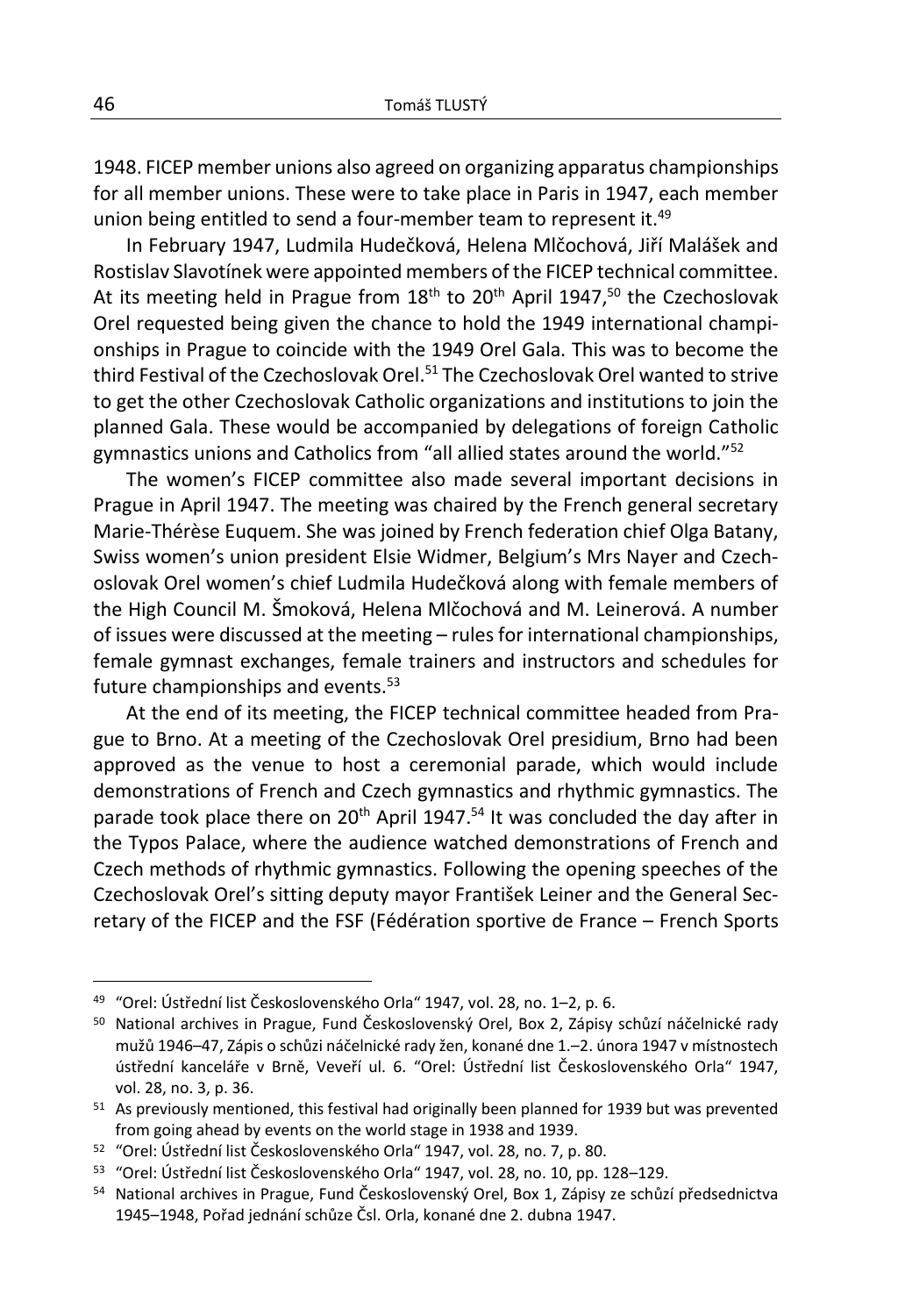Federation)<sup>55</sup> Armanda Thibaudeaua, the floor was passed over to Marie-Thérèse Eyquem – physical exercise inspector for the state physical exercise under secretariat in Paris. Besides other things, she justified the formation of women's Catholic gymnastics associations in various countries, stressing that Catholic gymnastics encourages the idea that

[...] the body should never become superior to the soul but the body should remain obedient to the soul given to us by God. Catholic physical education strives not to turn women into record breakers but to create healthy women prepared for the role of the Christian mother […].

She also praised the work of the Czechoslovak Orel, which was the first of all European Catholic gymnastics associations to blaze the trail for women's physical education.<sup>56</sup>

At the 1947 FICEP meeting in Paris, an agreement was reached to include the Catholic Olympics in the 1949 Orel Gala to be held in Prague. This confirmed the Union's participation in the Gala and the Czechoslovak Orel could begin to prepare to welcome thousands more members of foreign Catholic gymnastics unions from Belgium, France, Italy, the Netherlands, Switzerland and Austria. This occasion provided an ideal opportunity to familiarize its guests with the post-Second World War Orel movement.<sup>57</sup>

The Czechoslovak Orel sent a team of fifteen, led by František Leiner and Jiří Malášek, to the Eighth Congress of Swiss Gymnasts and Sportsmen held in Basel from  $4<sup>th</sup>$  to  $6<sup>th</sup>$  July 1947. A team of twelve representative gymnasts was led by František Dofek. Orel Chief Rostislav Slavotínek joined them in Switzerland as well.<sup>58</sup> This gala was held for the first time since the Second World War had ended and was the first chance for "apparatus gymnasts" and athletes from France, Switzerland, Czechoslovakia, Belgium and Austria to meet and confront their strengths.<sup>59</sup> Unfortunately, representatives from the Netherlands, who

 $55$  It was the FGSPF's successor. The FSF began its activity on 22<sup>nd</sup> March 1947. National archives in Prague, Fund Československý Orel, Box 5, závody – Laval 1947, Čsl. Orel Ministerstvu školství a osvěty, 10th July 1947. Y. Gastaut, S. Mourlane, *La Semeuse, 1904–2004: histoire d'un patronage niçois*, Serre Éditeur, Nice 2004, p. 105.

<sup>56</sup> National archives in Prague, Fund Československý Orel, Box 13, Tisková orelská služba 1946– 48, Večer francouzské a české gymnastiky a rytmiky.

<sup>57</sup> National archives in Prague, Fund Československý Orel, Box 13, Tisková orelská služba 1946– 48, Oběžník č. 6 Středočeské orelské župy Pospíšilovy v Praze I., Revoluční, č. 5., 1 $^{\rm st}$ August 1947.

<sup>58</sup> National archives in Prague, Fund Československý Orel, Box 5, Sport. slavnosti – Basilej 1947, Seznam účastníků gymnastického družstva, které vysílá Čsl. Orel. na VIII. tělocvičné slavnosti Švýcarského katolického tělocvičného a sportovního svazu, pořádané ve dnech 4.–6. července 1947 v Basileji. National archives in Prague, Fund Československý Orel, Box 5, Sport. slavnosti – Basilej 1947, Čsl. Orel Ministerstvu školství a osvěty, 17th June 1947.

<sup>59</sup> National archives in Prague, Fund Československý Orel, Box 13, Tisková orelská služba 1946– 48, Orelské zprávy.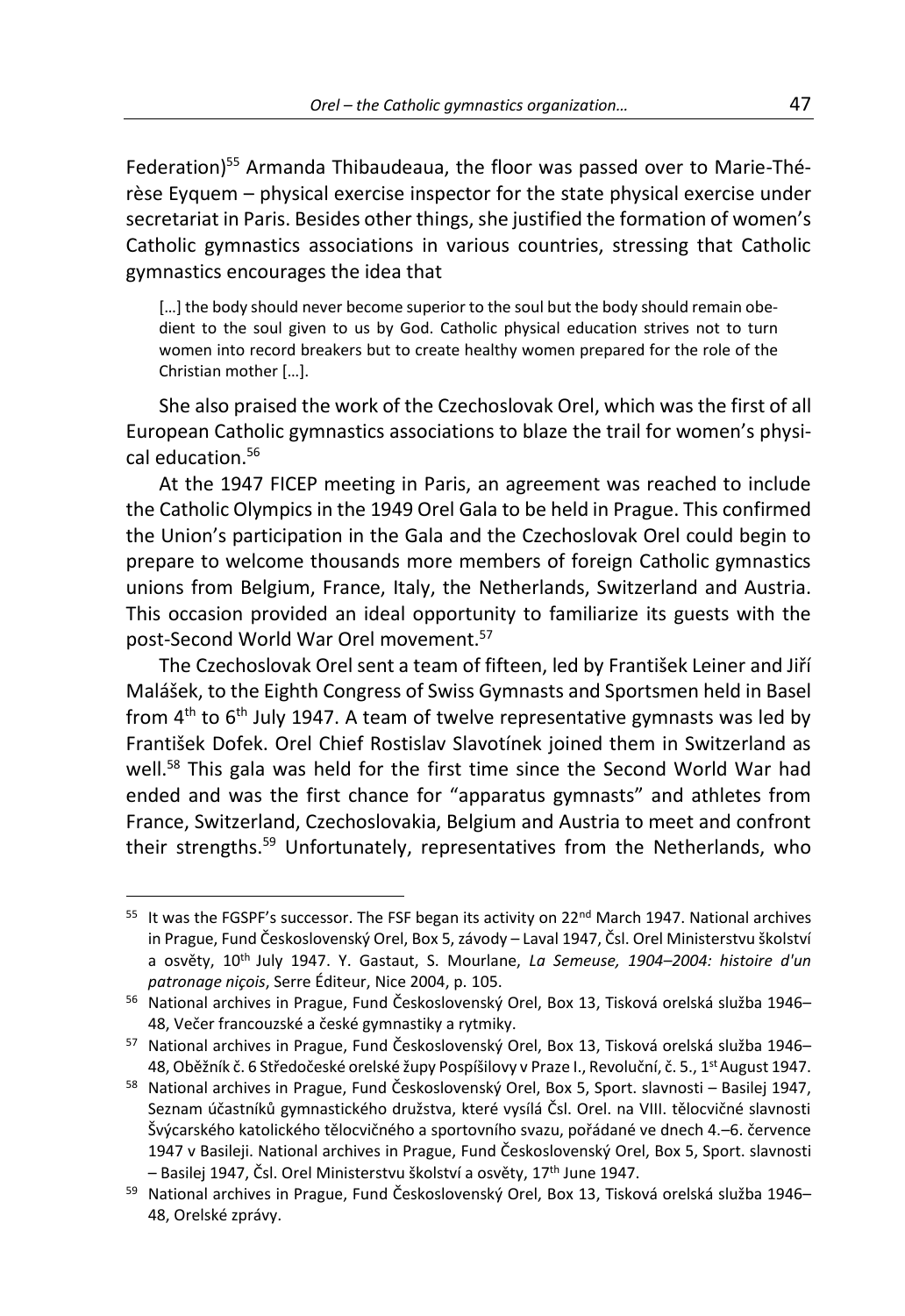had committed themselves to coming, were unable to travel due to passport problems. The Orel delegation in their folk costumes raised great interest, resulting in the Swiss committing to send a team of at least 100 to take part in the 1949 Orel Gala. The occasion also saw the Czechoslovak Orel being invited to three other galas in Laval, Brussels and Paris. In addition, arrangements were made for Orel skiers to take part in championships scheduled for March 1948 in the French Alps. In return, Czechoslovak Orel officials were again promised participation in the 1949 Orel Gala. The Czechoslovak Orel team won great recognition in Basel and received several prizes and souvenirs.<sup>60</sup>

A team of four Czechoslovak Orel representatives was sent to Laval for the FSF gymnastics championships on  $19<sup>th</sup>$  and  $20<sup>th</sup>$  July 1947. The team was led by led by Jiří Malášek,  $61$  who again invited the French to Prague for their gala.  $62$  On the evening of their arrival, Czechoslovak Orel gymnasts demonstrated a routine on the parallel bars but they were to be truly competing the following day. After the gala had finished, V. Kokeš and two other members of the Czechoslovak Orel High Council remained in France, in the commune of Joinville, to take part in an apparatus gymnastics course organized by the French federation from  $4<sup>th</sup>$  to  $14<sup>th</sup>$  August 1947.<sup>63</sup>

On 20<sup>th</sup> August 1947, the Czechoslovak Orel presidium, having been invited by the Association of Friends of the Soviet Union, agreed to participate in the 30<sup>th</sup> anniversary of the Great October Socialist Revolution. Clubs were actually advised to ensure the highest possible participation. Pre-war anti-communism, i.e. anti-Sovietism, had been sidelined in the post-war climate and out of general gratefulness towards the Soviet Union.<sup>64</sup>

In 1947, the Czechoslovak Orel was also invited to the gymnastics and sports gala held in Helsinki. Unfortunately, the invitation was late in arriving and the Czechoslovak Orel did not have time to form a team to represent them. Consequently, the gala was attended by only one female member of the High Council, Helena Mlčochová.<sup>65</sup>

<sup>60</sup> "Orel: Ústřední list Československého Orla" 1947, vol. 28, no. 13, p. 169. National archives in Prague, Fund Československý Orel, Box 13, Tisková orelská služba 1946–48, Žádost o zveřejnění zpráv Tiskovou orelskou službou, 11<sup>th July 1947.</sup>

<sup>&</sup>lt;sup>61</sup> National archives in Prague, Fund Československý Orel, Box 13, Tisková orelská služba 1946– 48, Unspecified document of the Orel Press Service. National archives in Prague, Fund Československý Orel, Box 2, Zápisy schůzí náčelnických rad mužů i žen 1946–48, Zápis o schůzi náčelnických rad Čsl. Orla, která se konala 6. září 1947 v 17 hod. v ústřední kanceláři Čsl. Orla.

 $62$  At that time, the French had already confirmed that more than a thousand of them would travel to Prague.

<sup>63</sup> "Orel: Ústřední list Československého Orla"1947, vol. 28, no. 14, p. 187.

<sup>64</sup> S. Vejvar, *Dějiny tělovýchovné organizace Orel v Čechách v letech 1909–1948* (Dissertation thesis), Charles University, Prague 2014, p. 388.

<sup>65</sup> National archives in Prague, Fund Československý Orel, Box 13, Tisková orelská služba 1946– 48, Orelské zprávy.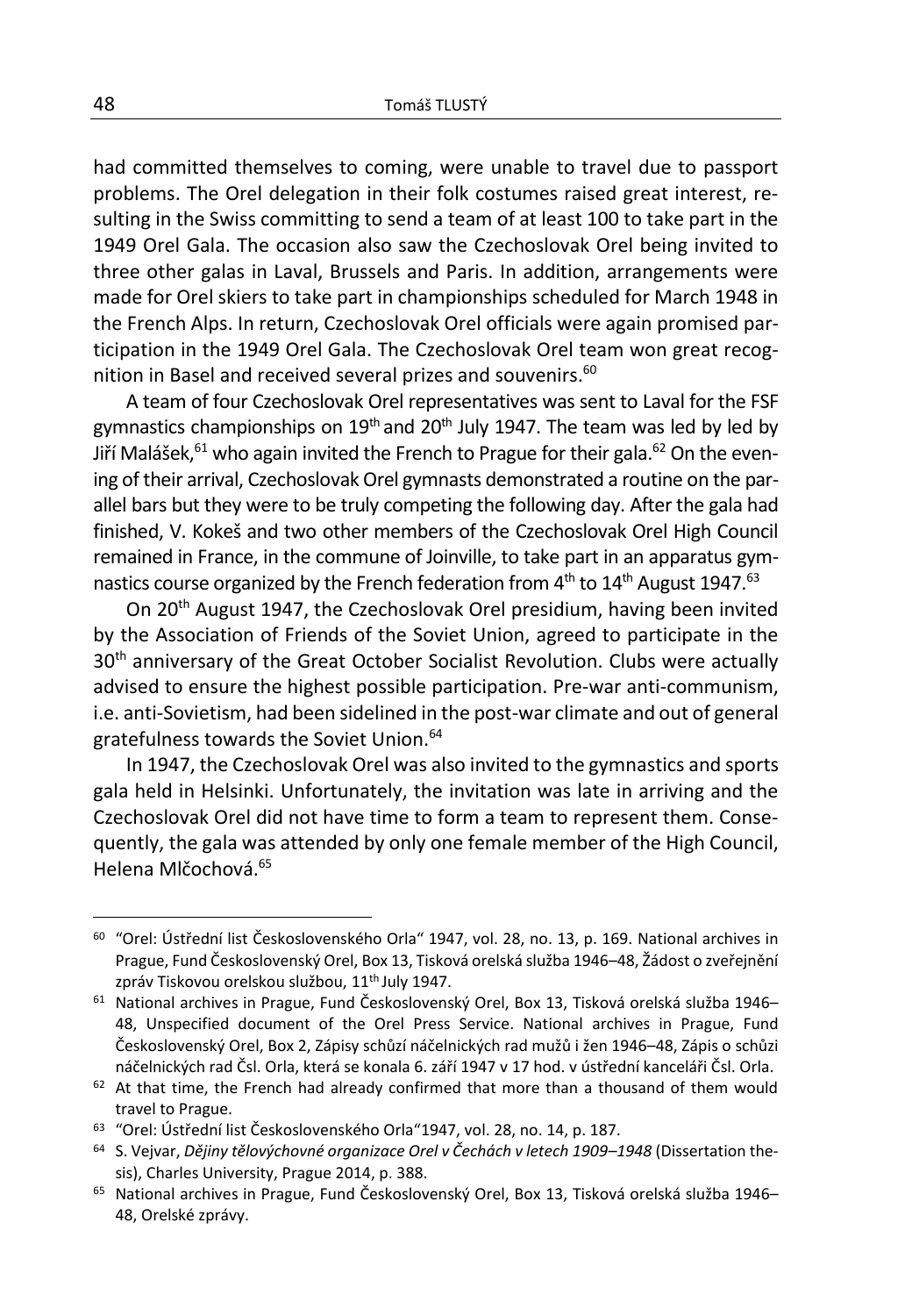At the meeting of the Czechoslovak Orel High Council in October 1947, Bartoloměj Kameník suggested challenging Austria and Belgium in a track and field competition.<sup>66</sup> His request was not granted but Jiří Malášek was subsequently assigned the task of trying to arrange friendly volleyball, basketball and table tennis matches against Austrian, Belgian or French teams. The question was raised to the Austrians that same year.<sup>67</sup> Following talks with the Austrian Gymnastics and Sports Union, two apparatus gymnastics meetings were agreed on in the end, one to be held in Brno in December 1947 and the other in Vienna in March 1948. A letter was also sent to raise the question of organizing a similar event against Belgium. However, no agreement was reached. A team of only six Orel representatives was sent to Belgium to compete in an apparatus gymnastics competition held in mid-November 1947.<sup>68</sup>

Conditions for member union instructor exchanges were settled at the 1947 international conference of FICEP technical committees. The Belgian union was the first to send its female instructors, students of physical education at the Catholic University in Leuven, to Czechoslovakia. Their stay included a visit to Líšeň, where women and junior women from the Líšeň club demonstrated their floor exercises, dances and rhythmic gymnastics routines. The Orel's women's physical education was of great interest to the Belgian women, as women's physical education did not have its own style in Belgium, consisting exclusively of men's elements.<sup>69</sup>

As previously mentioned, three Orel skiers were to take part in a ten-day ski course in the French Alps, starting on  $5<sup>th</sup>$  February 1948. Another three Orel sportsmen were scheduled to join them to travel to the FSF skiing championships, held on 14<sup>th</sup> and 15<sup>th</sup> February 1948.<sup>70</sup> The best Orel skiers were to pit their

<sup>&</sup>lt;sup>66</sup> National archives in Prague, Fund Československý Orel, Box 2, Zápisy schůzí náčelnických rad mužů i žen 1946–48, Zápis o schůzi náčelnické radě mužů Čsl. Orla, která se konala 12. října 1947 v 8 hod. v ústřední kanceláři Čsl. Orla.

<sup>67</sup> National archives in Prague, Fund Československý Orel, Box 1, Zápisy ze schůzí předsednictva 1945–1948, Zápis o 10. schůzi předsednictva Čsl. Orla XI. období, konané dne 17. prosince 1947 v klubovně restaurace Typos. National archives in Prague, Fund Československý Orel, Box 13, Tisková orelská služba 1946–48, Tisková orelská služba, 18th December 1947.

<sup>&</sup>lt;sup>68</sup> National archives in Prague, Fund Československý Orel, Box 2, Zápisy schůzí náčelnických rad mužů i žen 1946–48, Náčelnická rada mužů – Připomínky ze schůze náčelnické rady 11. a 12. října 1947. National archives in Prague, Fund Československý Orel, Box 2, Zápis o schůzi náčelnické rady mužů Čsl. Orla, která se konala 6. září 1947 v 21 hod. v ústřední kanceláři Čsl. Orla. National archives in Prague, Fund Československý Orel, Box 2, Zápisy schůzí náčelnických rad mužů i žen 1946–48, Zápis o schůzi náčelnické radě mužů Čsl. Orla, která se konala 12. října 1947 v 8 hod. v ústřední kanceláři Čsl. Orla.

<sup>69</sup> National archives in Prague, Fund Československý Orel, Box 13, Tisková orelská služba 1946– 48, Blíže neoznačený dokument Tiskové orelské služby.

<sup>70</sup> National archives in Prague, Fund Československý Orel, Box 1, Zápisy ze schůzí předsednictva 1945–1948, Zápis o 11. schůzi předsednictva Čsl. Orla XI. období, konané dne 14. ledna 1948 v malém salonku restaurace Typos, Brno, Běhounská ul.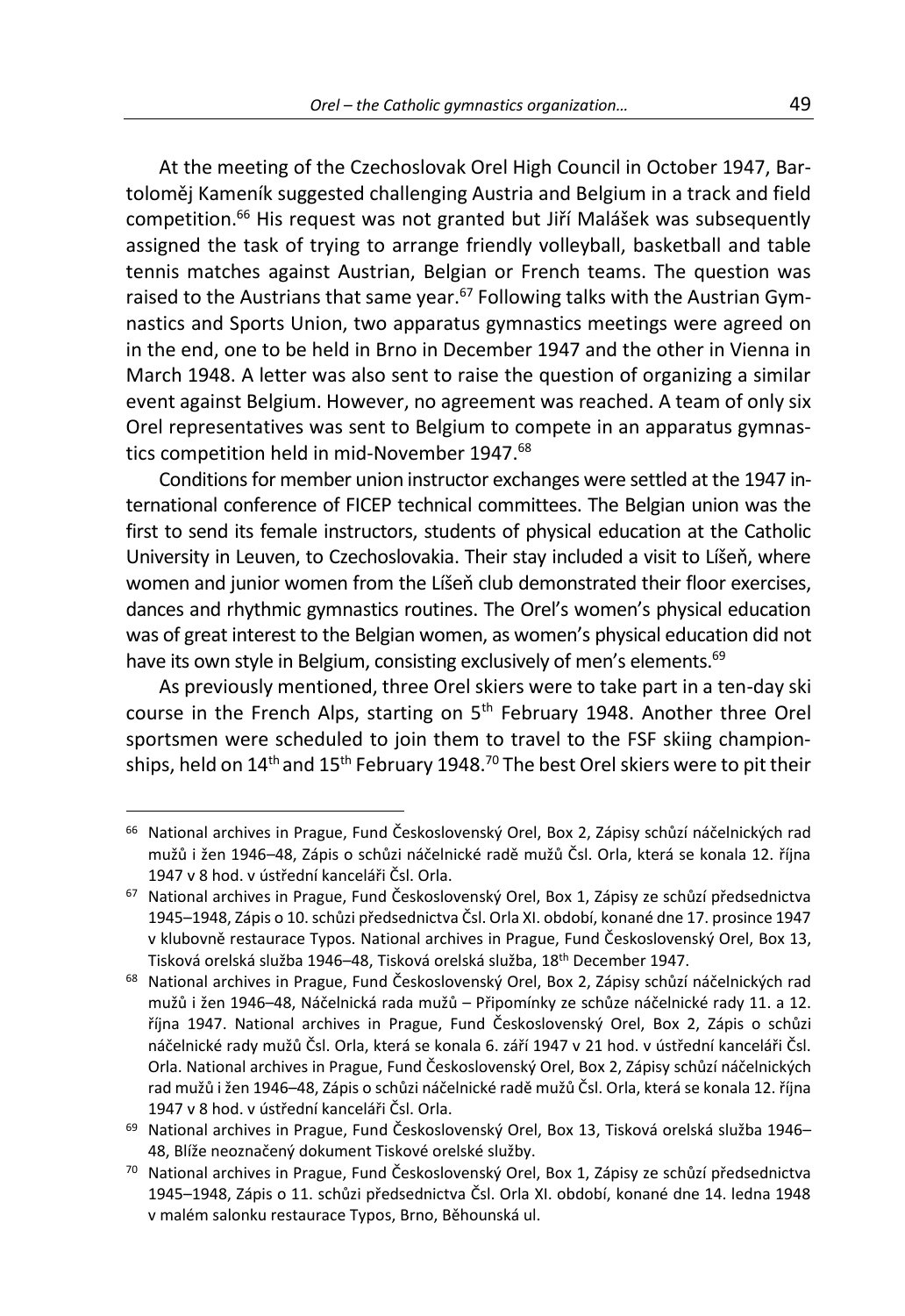strength in the French Alps against French, Swiss, Belgian and Austrian competitors. The Orel team was to be led by Jiří Malášek, who was subsequently due to head for Paris to discuss the Orel's participation in the French Federation Gala, scheduled to go ahead on  $7<sup>th</sup>$  and  $8<sup>th</sup>$  August 1948.<sup>71</sup> However, the skiing championships in France were probably held without Czechoslovak participation.

Arrangements were made with the Austrian Gymnastics and Sports Union for teams of six representing both organizations to take each other on in apparatus gymnastics and floor exercise routines in Brno on 10<sup>th</sup> April 1948. The Czechoslovak Orel was again scheduled to travel to Paris at the end of July 1948. This time, a group of women gymnasts were to travel, the Women's High Council having begun preparations in 1947.<sup>72</sup> However, neither this nor the apparatus gymnastics competition against the Austrians in Brno went ahead.

After the Communist coup in Czechoslovakia in February 1948, a new directive came into force on 27<sup>th</sup> February 1948, allowing the existence of only one single Czechoslovak physical education organization - the Sokol. All physical education, sports and hiking organizations, societies and clubs would be taken over by the Sokol, both in terms of property and members. This de facto brought the downfall of the Czechoslovak Orel, time again preventing it from going ahead with its planned third National Festival in Prague. This time, the Czechoslovak Orel had to wait years and years to be reestablished. The Communists had seized power and the totalitarian Communist regime would remain in Czechoslovakia, to varying degrees, until 1989.

### **Conclusion**

The origins of the Orel gymnastics organization go back to the turn of the 20<sup>th</sup> century, when the first physical education divisions began to form in the Czech region of Austria-Hungary under the auspices of existing Catholic associations. Inspiration for the establishment and organization of the Orel movement can be found both in the Czech Sokol institution, from which the Orel institution adopted a large part of its organization structure, and in Slovenia, where a Catholic gymnastics organization called Orel had also been established. It was the

<sup>71</sup> "Orel: Ústřední list Československého Orla" 1948, vol 29, no. 1, p. 16.

<sup>72</sup> National archives in Prague, Fund Československý Orel, Box 1, Zápisy ze schůzí předsednictva 1945–1948, Zápis o 11. schůzi předsednictva Čsl. Orla XI. období, konané dne 14. ledna 1948 v malém salonku restaurace Typos, Brno, Běhounská ul. National archives in Prague, Fund Československý Orel, Box 2, Zápisy o schůzi náčelnických rad Čsl. Orla, která se konala 11. října 1947 v 17. hod. v ústřední kanceláři Čsl. Orla. National archives in Prague, Fund Československý Orel, Box 2, Zápisy schůzí náčelnických rad mužů i žen 1946–48, Zápis o schůzi župních náčelníků a náčelnic, která se konala 22. listopadu 1947 v 17 hod. v zasedací síni Typosu v Brně.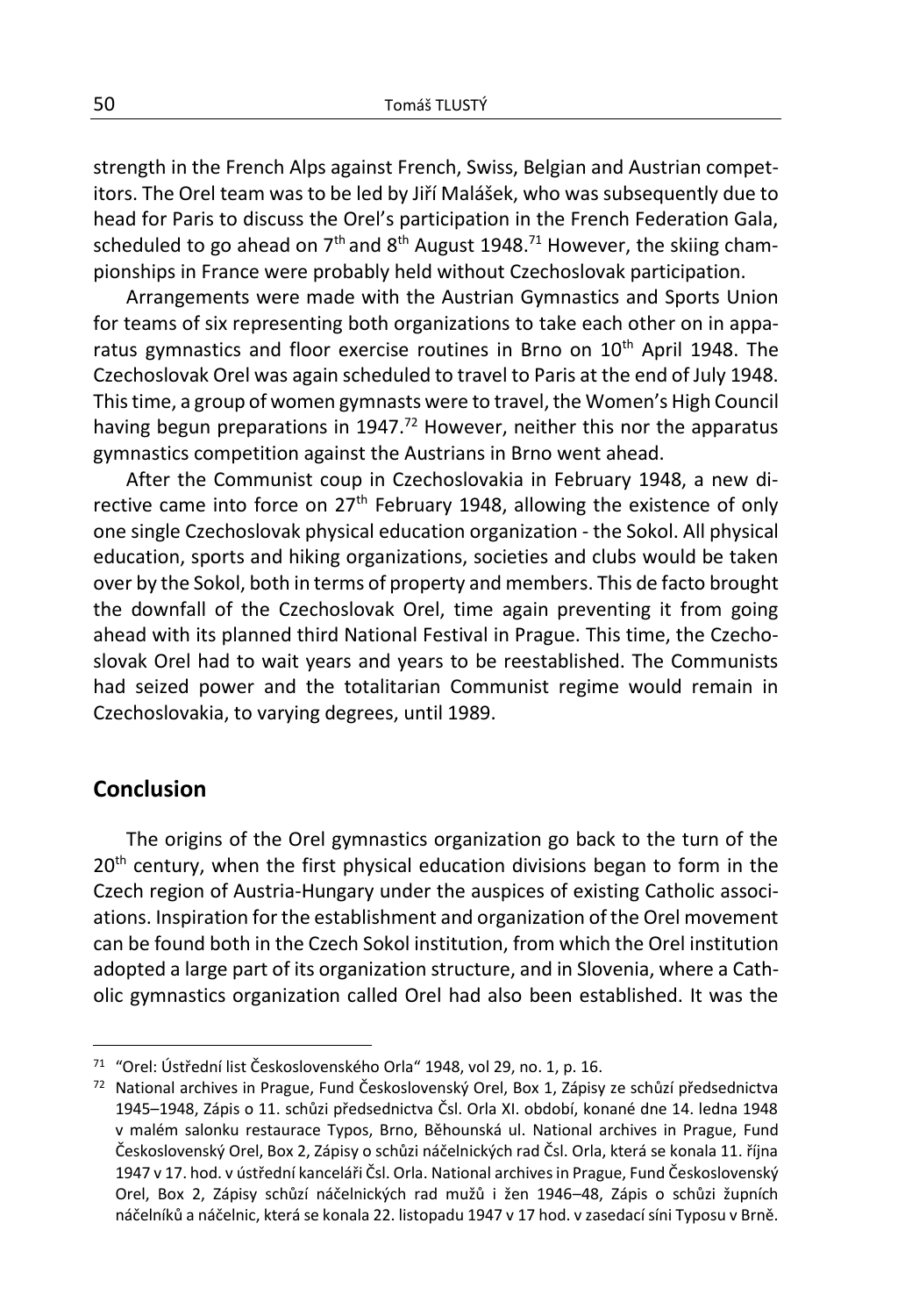Slovenian Orel that the Orel institution in the Czech region of Austria-Hungary established its first foreign relations with.

After the end of the First World War, the Orel institution gained independence from the Catholic associations in the Czech region of Austria-Hungary. The Orel became an independent association operating nationwide and was named the Czechoslovak Orel. Its number of international contacts rapidly rose, helped in the 1920s by its two national Orel festivals and by its UIOCEP membership. Just as other large gymnastics organizations in Czechoslovakia – Sokol and the SDTJ, the Czechoslovak Orel was affiliated to an international gymnastics union.

Besides being affiliated to the UIOCEP in the 1920s, the Czechoslovak Orel held talks with the Slovenians on forming a Union of Slavic Orel Associations, which the Czechoslovak Orel was to preside over. This can again be said to have been another case where the Czechoslovak Orel had clearly drawn inspiration from the Czech Sokol, which presided over the Union of Slavic Sokol Associations, established in 1908. Another large Czechoslovak gymnastics organization – the SDTJ – was a member of the International Association of Red Sports and Gymnastics Associations. The importance of the SDTJ within the International Association of Red Sports and Gymnastics Associations grew over the years. However, unlike the Czechoslovak Orel, whose position within the UIOCEP grew continually, the SDTJ was significantly helped on its road to glory by the dissolution of workers' gymnastics associations in Germany and Austria in 1933 and 1934. However, a Union of Slavic Orel Associations was not formed and the Czechoslovak Orel had to make do with being affiliated to the UIOCEP.

Affiliation to the UIOCEP, which the Czechoslovak Orel was given in the early 1920s, was of great benefit. The affiliated unions mutually enriched each other. The Czechoslovak Orel could now compare its gymnasts with those from abroad. Actually, the Czechoslovak Orel became a pioneer for women's physical education within the UIOCEP, inspiring other affiliated unions with its highly developed program for women gymnasts. The Czechoslovak Orel was not only becoming a significant player within the UIOCEP but also one of the largest organizations affiliated to this Union. Consequently, the Czechoslovak Orel was offered first the chair of its second deputy president and later that of its first deputy president. This secured a more convenient position for Czechoslovak Orel officials to strive to have union rules modified to the benefit of their organization, at least in certain respects.

The Czechoslovak Orel actually established a number of other foreign contacts, not only with unions that were not affiliated to the UIOCEP. The second National Orel Festival, called the 1929 Prague Saint Wenceslas Festival of Orel Associations, was regarded by the Czechoslovak Orel as the highlight of its efforts in the 1920s, a number of foreign guests having already committed their presence in advance. The third Orel Festival, scheduled to take place in Prague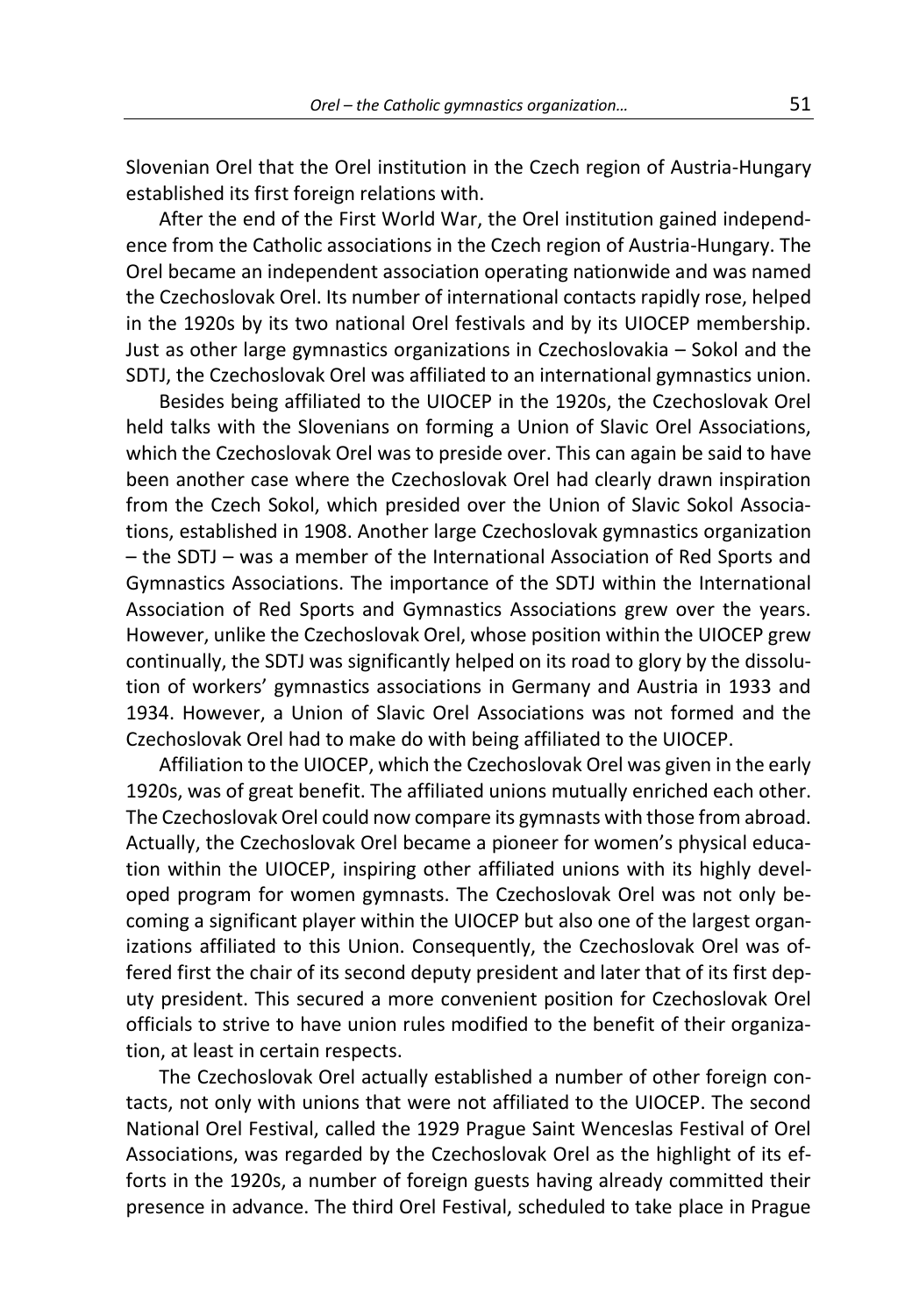in 1939, was to be the peak of its efforts in the 1930s. However, the festival was called off in 1938 due to the complicated international situation. Efforts to organize the third festival in 1949 again failed, the totalitarian Communist regime having been introduced in Czechoslovakia a year earlier.

This de facto meant the end of the Czechoslovak Orel for many years to come and foreign relations were completely broken off. This forced the Czechoslovak Orel to operate in exile at least, not being reestablished in Czechoslovakia until the 1990s. However, it was never to follow up its achievement and regain its position in Czechoslovak gymnastics and sport and the FICEP.

# **Bibliography**

### **Archives**

National archives in Prague, Fund Československý Orel, Boxes 1, 2, 5, 6, 11, 13.

# **Periodicals**

"Almanach sportu a tělesné výchovy na rok 1932" 1932.

"Jihočeský Orel: Věstník Jihočeské orelské župy Jana Valeriána Jirsíka v Českých Budějovicích, Lannova třída 652" 1932.

"Morgenpost*:* deutsches unparteiisches Tagblatt" 1935.

"Národní listy" 1935.

"Nová tělesná výchova: list pro tělesnou výchovu, tělocvik, sport, hry, skauting a pro vědecké studium těchto oborů" 1928.

"Orel: Ústřední list Československého Orelstva" 1928–1939.

"Orel: Ústřední list Orelstva" 1939.

"Orel: Ústřední list Československého Orla" 1946, 1947.

"Orelský věstník: List středočeské orelské župy Pospíšilovy" 1937.

"Tělesná výchova: Tělocvičný věstník Československého Orla" 1930, 1935, 1936, 1938.

"Věstník sokolský: List Svazu českoslovanského sokolstva" 1933.

# **Printed sources**

*Československý Orel: program, dějiny, statistika*, Ústřední Rada Orla československého, Prague 1931.

*Zprávy k VIII. sjezdu Čsl. Orla*, Typos, Brno 1947.